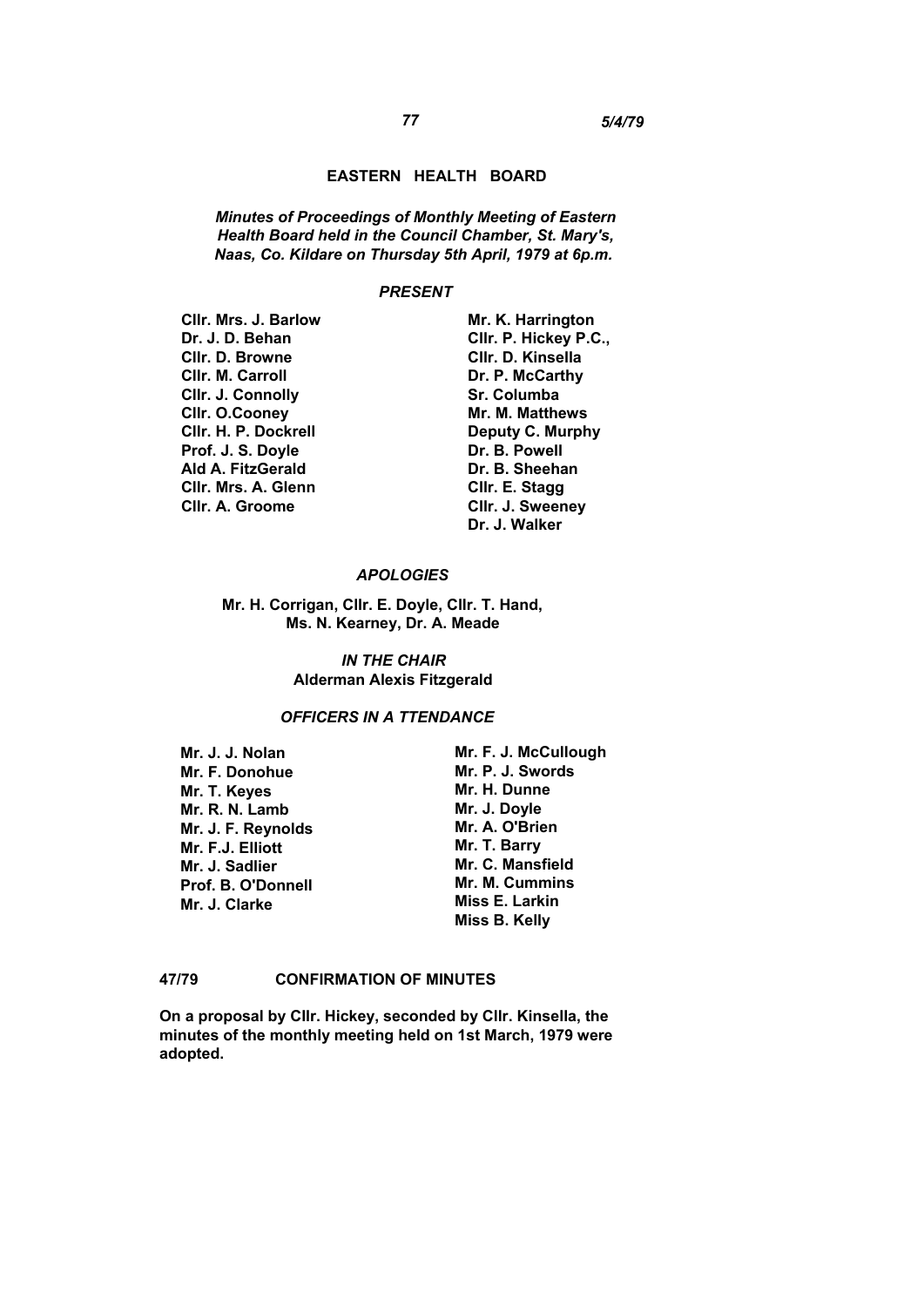### **48/79 CHAIRMAN'S BUSINESS**

**(i) The Chairman thanked the Kildare County Manager, Mr. J. G. Ward, and Councillor Groome, Chairman of Kildare County Council for making the Council Chamber available for the meeting.** 

**(ii) The Chairman reminded the members that the May meeting of the Board would be held in Wicklow.** 

**(iii) As the first Thursday in June falls on the 7th June which is polling day for the local elections the members agreed to defer the June meeting until Thursday 14th June at 6 p.m.** 

# **49/79 CONFIRMATION OF MINUTES OF MEETINGS OF COMMITTEE ON SERVICES FOR THE ELDERLY**

**(i) Meeting held on 6th March, 1979** 

**On a proposal by Deputy Murphy, seconded by Dr. McCarthy, the minutes of the meeting held on 6th March were adopted.** 

**Following a discussion on Home Helps it was agreed on a proposal by Cllr. Stagg that in the preparation of next years budget consideration be given to the provision of additional funds specifically for the development of the service. Mr. Donohue said that there was already a submission with the Department of Health for the development of the service. He told Cllr. Mrs. Glenn that it was hoped to have a cadre of full-time home helps for cases such as where the mother in a family died.** 

**(ii) Meeting held on 22nd March, 1979** 

**Dr. Walker pointed out that these minutes had not yet been submitted to the committee for ratification and accordingly it was agreed not to debate them at this board meeting.** 

**50/79 APPOINTMENT OF CHIEF EXECUTIVE OFFICER** 

**On a proposal by Cllr. Browne, seconded by Cllr. Carroll, it was agreed to suspend S tending Orders to take item No. 8 on the agenda at this stage.** 

**Cllr. Browne said that he wished to propose again that Mr. Nolan be appointed to the post of Chief Executive Officer and he asked for the unanimous support of the board members in their official and personal capacities. He enumerated Mr. Nolan's qualifications for the job which had been particularly apparent**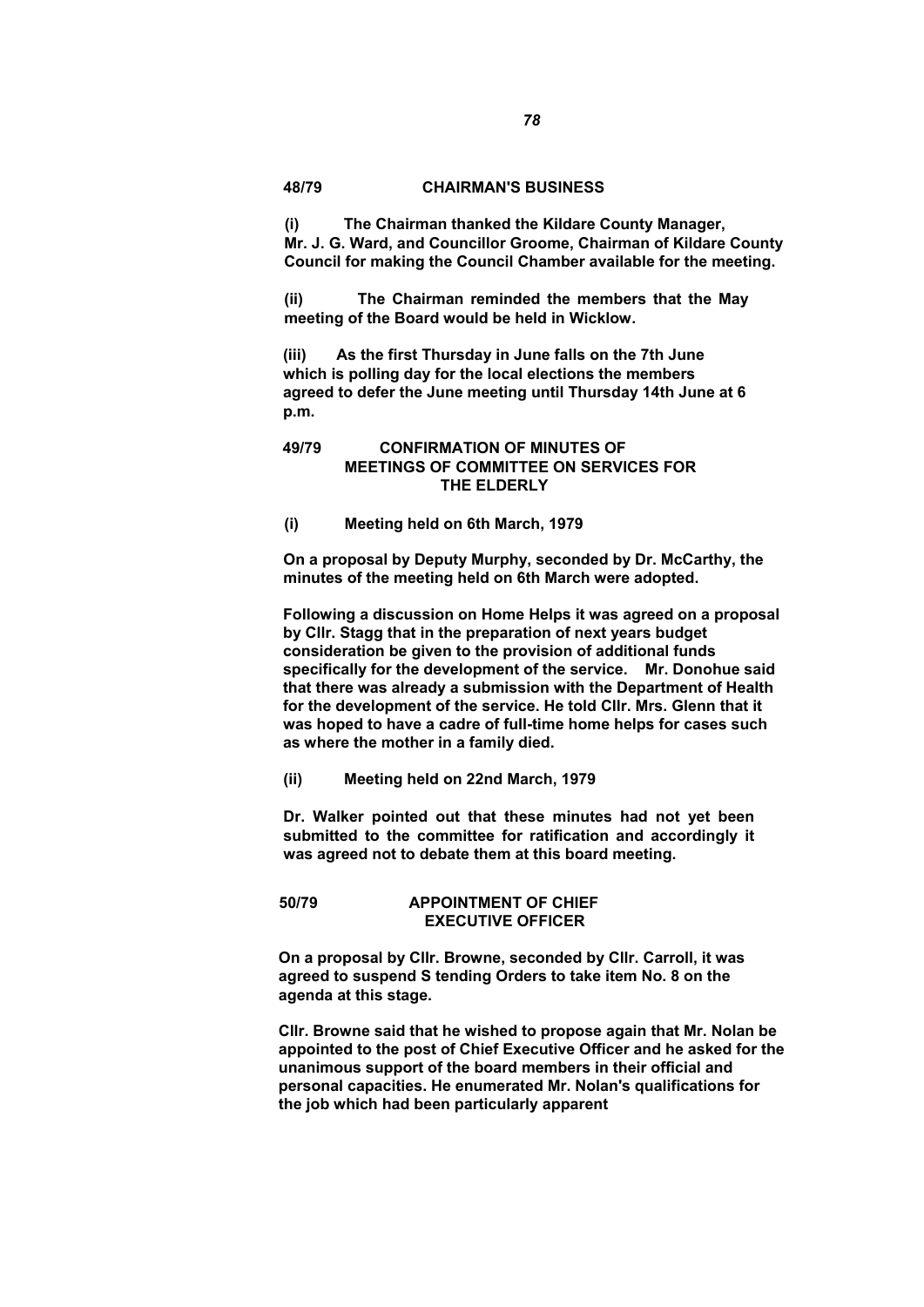**in the last six months while he has been acting as Chief Executive Officer. Cllrs. Carroll and Hickey supported Cllr. Browne in paying tribute to Mr. Nolan and expressed again their disappointment that their previous recommendation had not been accepted. The resolution was passed unanimously with acclamation. In reply to the Chairman, Mr. Nolan read the contents of a letter dated 13th March from Mr. D. O'Shea, declining the post of Chief Executive Officer and read also his own letter of the 15th March to the Secretary of the Local Appointments Commission informing him of Mr. O'Shea's decision and asking for a fresh recommendation for the post.** 

**Dr. Walker, on behalf of the medical members of the Board, and Mr. Matthews on behalf of the staff he represents, joined in the tributes to Mr. Nolan. The Chairman in supporting the motion referred to Mr. Nolan's deep interest in the hospital and health services and his dedication to the Board. He said that he would write himself to the Minister for Health and send a copy of his letter to the Chairman of the Local Appointments Commissioners.** 

## **51/79 PROCEEDINGS OF VISITING COMMITTEES**

**The reports of the following visiting committees having been circulated, were dealt with as follows: —** 

**(i) No. 1 Visiting Committee held on 7th February, 1979 at St. Coiumciile's Hospital and also 8th March 1279 at St. Coiumciile's Hospital.** 

> **On a proposal by Cllr. Carroll, seconded by Deputy MurDhv. the reoort was noted.**

**(ii) No. 1 Visiting Committee held on 21st February, 1979 a; St. Colman's Hospital** 

> **On a proposal by Deputy Murphy, seconded by Cllr. Carroll, the report was noted.**

**In reply to Deputy Murphy's enquiry regarding work on the Day Centre at St. Colman's Hospital, Mr. Sadlier said that a contract had been prepared and the Board is awaiting the completion of a Bond.** 

**'iii) No. 2 Visiting Committee meeting held at St. Patrick's Jome on 27th February 1979.** 

> **On a proposal by Cllr. Browne seconded by Dr. Powell, the report was noted.**

**A discussion followed on the maternity delivery unit at St. Patrick's Home. It was agreed that medical opinion must be accepted and that the unit be closed as soon as practicable. It was hoped that substantial**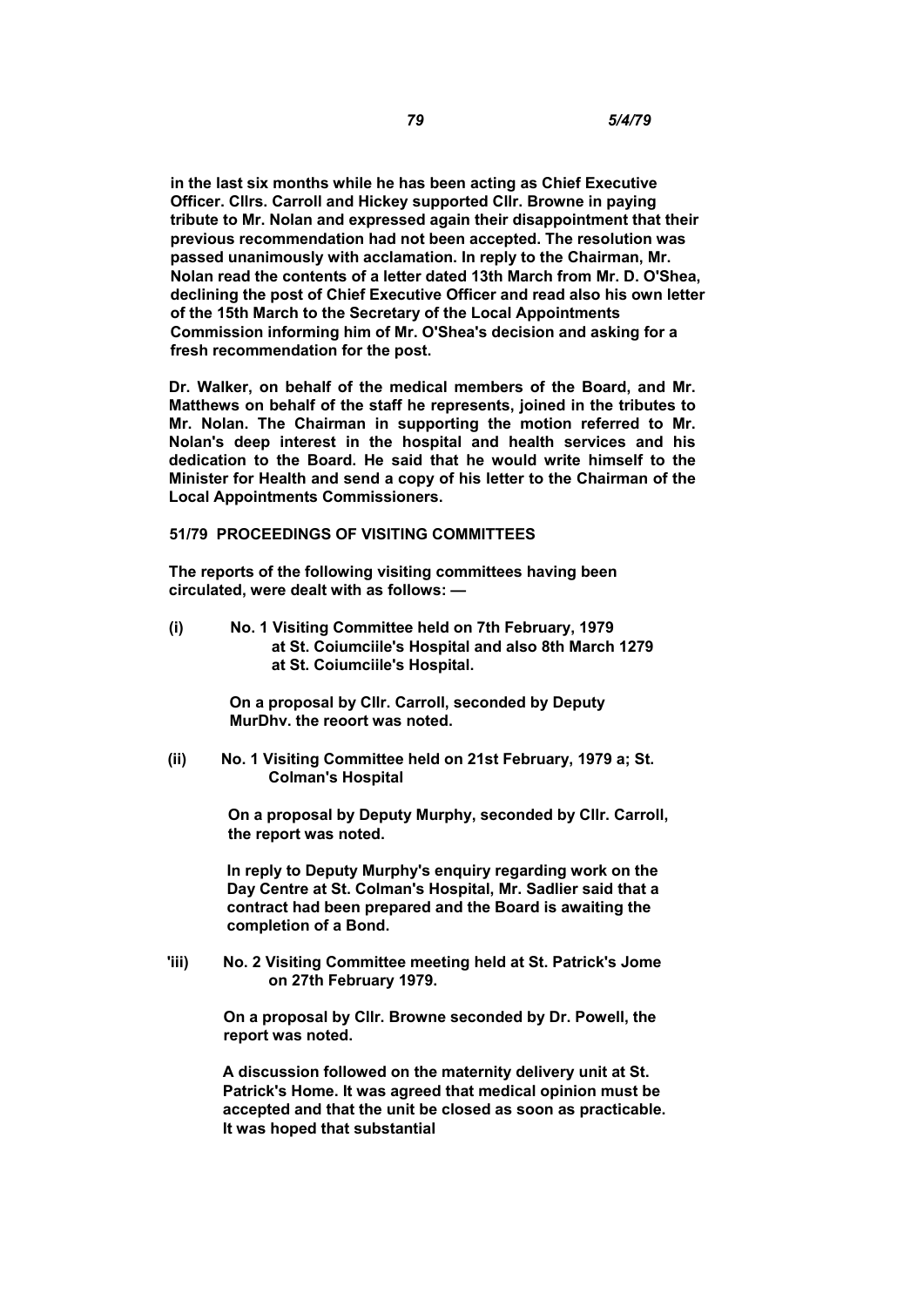**progress in the provision of a comprehensive maternity unit proposed at James Connolly Memorial Hospital would be made this year and that this facility would be availed of by St Patrick's Home in the future.** 

**In the meantime deliveries could be made in any maternity hospital or unit in the city although it is likely that most cases would go to St. James's Hospital.** 

**No. 3 Visiting Committee held at St. Brigid's Home on 23rd March, 1979.** 

**On a proposal by Cllr. Hickey seconded by Dr. McCarthy the report was noted.** 

**No. 3 Visiting Committee held at St. Ita's Hospital on 22nd February 1979** 

**On a proposal by Cllr. Groome seconded by Mr. Matthews the report was noted.** 

**In reply to Cllr. Connolly's enquiry about the 72 bed unit Mr. Keyes said that the first section was due to open on the 17th April but that difficulties in obtaining staff, (many of whom were applying from England), through the normal interview process, was delaying the opening of further sections.** 

**Cllr. Groome as Chairman of the Visiting Committee, agreed that this specialist unit should be adequately staffed by specialist people and he agreed that it was important to select the best staff for the job even if this involved a delay due to the present circumstances.** 

**Mr. Keyes referred to the attendance at this meeting of members of the Association of Parents and Friends of St. Ita's. He said that he intended that the members of the Association would be given the opportunity to meet the officers of the Board and the visiting committee every three months to allow them to have an input to the general development of support services at the hospital.** 

**Cllr. Stagg complimented the members of the Association for their constructive approach and Cllr. Groome also expressed his regard for the Association and hoped that the meetings as proposed would be fruitful.** 

**No. 4 Visiting Committee held at St. Loman's Hospital on 24/1/79.** 

**On a proposal by Cllr. Hickey seconded by Mr. Harrington the report was noted.**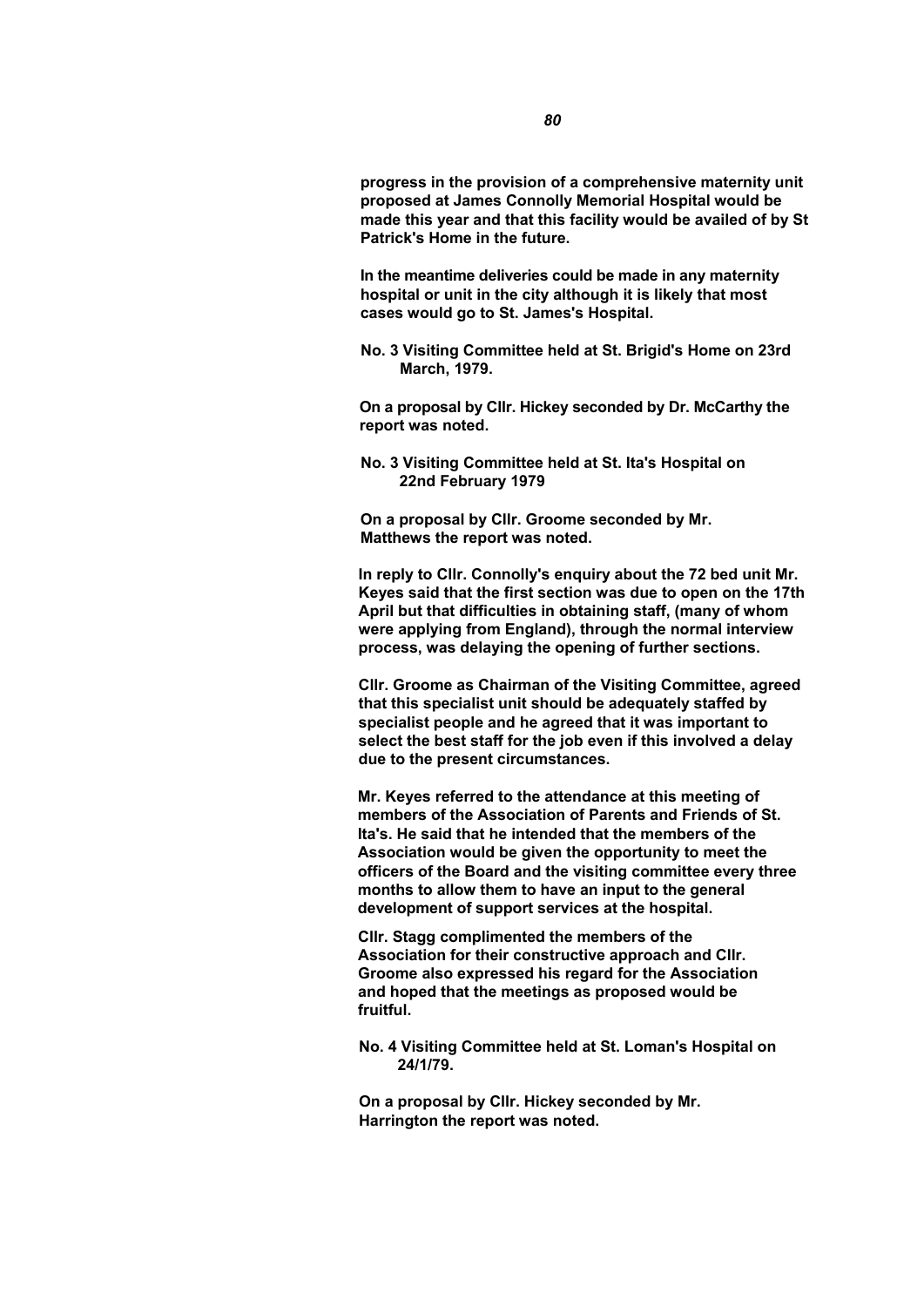**In reply to Cllr. Hickey's enquiry regarding the proposed transfer of the childrens unit to Cherry Orchard Mr. Keyes said that the Department had approved the setting up of a project team which had already met once.** 

**In reply to Cllr. Hickey's enquiry regarding maintenance work at St. Loman's Mr. Sadlier said that a consultant had been appointed to advise on the fire alarm and telephone system but that the allocation does not provide for roofing work in 1979. If the Department increased the Board's allocation for maintenance work this work could be done.** 

**(vii) Community Care Visiting Committee held at Emmet House on 21st Feb. 1979** 

> **On a proposal by Cllr. Hickey seconded by Mr. Harrington the report was noted.**

**Cllr. Hickey, supported by Cllr. Stagg expressed the hope that the new board members would continue with this committee which they said had proved so useful. Regarding the suggestion that 10.00 a.m. was too early a start Alderman FitzGerald suggested that the Chairman of the Committee and the Committee fix between themselves a time for meeting.** 

**52/79 PROCEEDINGS OF LOCAL (HEALTH) COMMITTEES** 

**The minutes of the following local health committee meetings having been circulated were dealt with as follows:—** 

**(a) Dublin City - meeting held on 7th March, 1979** 

**On a proposal by Cllr. Connolly seconded by Cllr. Mrs. Glenn the report was noted.** 

**(b) Dublin County — meeting held on 5th March, 1979** 

**On a proposal by Cllr. Mrs. Barlow seconded by Cllr. Connolly the report was noted.** 

**Mr. Nolan said that the motion regarding the use of land at St. Patrick's Home for playing pitches had been referred to the Visiting Committee for examination. In reply to Cllr. Carroll Mr. Donohue said that the question of squatters in the board's accommodation at Tallght was with the Law Agent. It was agreed that a report on treatment for choking caused by food obstruction etc. referred to at the local health committee would be put on the agenda for the next meeting.**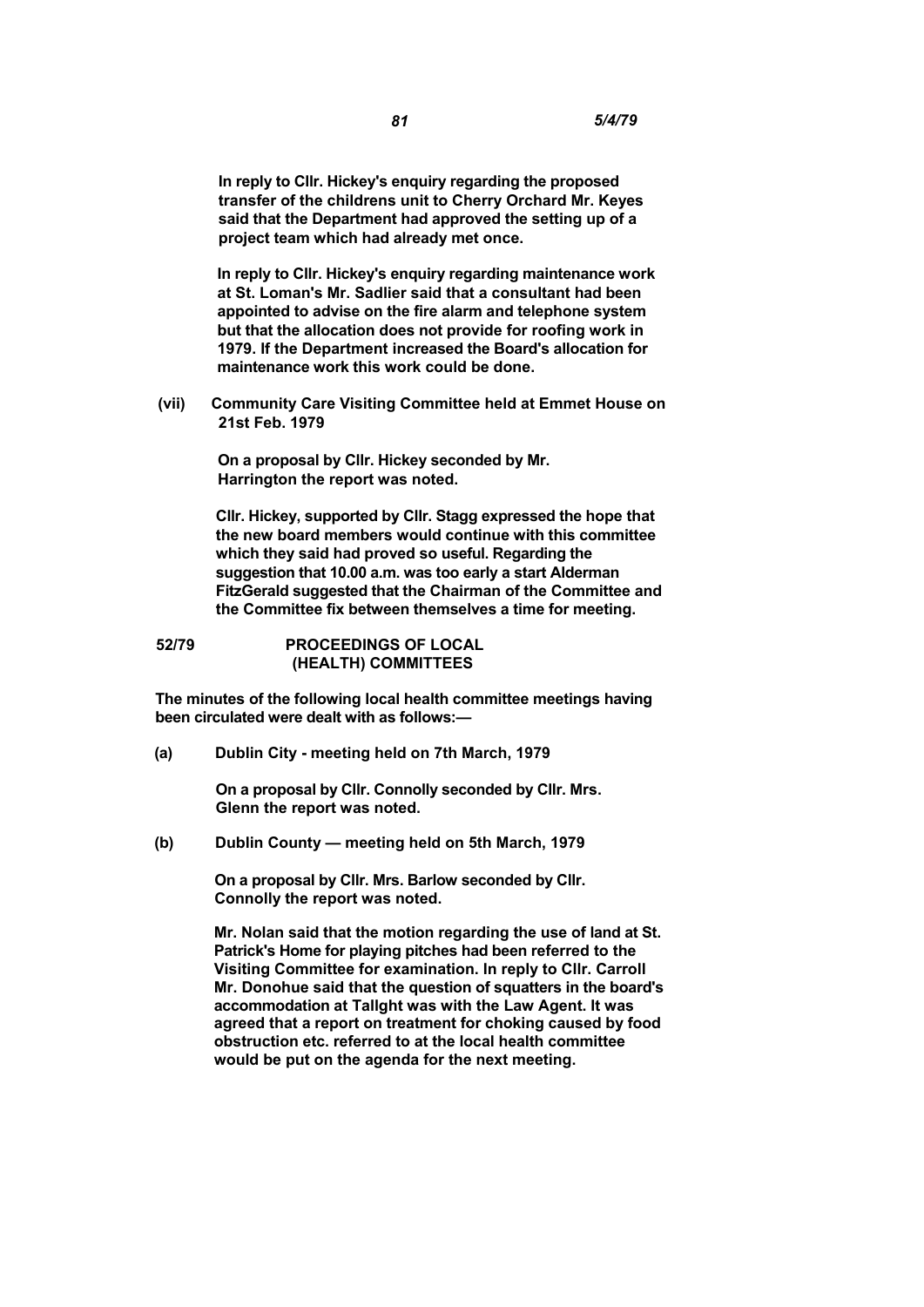**Wicklow Local Health Committee — meeting held on 19th January 1979.** 

**On a proposal by Cllr. Hickey seconded by Cllr. Groome the report was noted.** 

**Kildare Local Health Committee — meeting held on 22nd March, 1979.** 

**On a proposal by Cllr. Stagg seconded by Cllr. Cooney the report was noted. In reply to Cllr. Cooney in regard to eligibility under the new health scheme Mr. Nolan said that he would provide full details of the new health scheme to the Board members as soon as possible after the scheme came into operation. At this stage he informed members that the Local Government and Public Services Union was in dispute regarding the scheme and had instructed members not to co-operate with its introduction and he read the circulars from the Health Board Branch of the Union which conveyed these instructions to members. He also advised members that the Union had instructed its members not to carry out any functions in connection with the delivery of post normally done by post office staff unless in cases of emergency.** 

**Cllrs. Cooney and Stagg said that it wouldbe of help to the north Kildare area if some Dublin hospitals would take in some geriatric patients from there. Mr. Nolan said that in general the Dublin hospitals were not anxious to accept patients other than acute medical or surgical cases. The Board was pressing the Department for 100 additional beds for the Kildare area - a 30 bed assessment unit at Naas together with 70 additional beds for long-stay accommodation for the area. Mr. Nolan agreed with Dr. McCarthy's suggestion that it would be more practicable to include west Wicklow with Kildare for the purpose of providing services on a catchment area basis. It was agreed that the provision of assistance by the board for elderly persons who have relatives living nearby would be referred to the committee for the services for the elderly.** 

**Mr. Sadlier advised the board that in letter dated 29th .March 1979 the Minister stated that he agreed the need for extra ambulance personnel for the Kildare area but was not in a position to make a decision at that time. Following a discussion it was agreed to put the matter of extra ambulance personnel together with an estimate of the cost, to the Board at the next meeting.**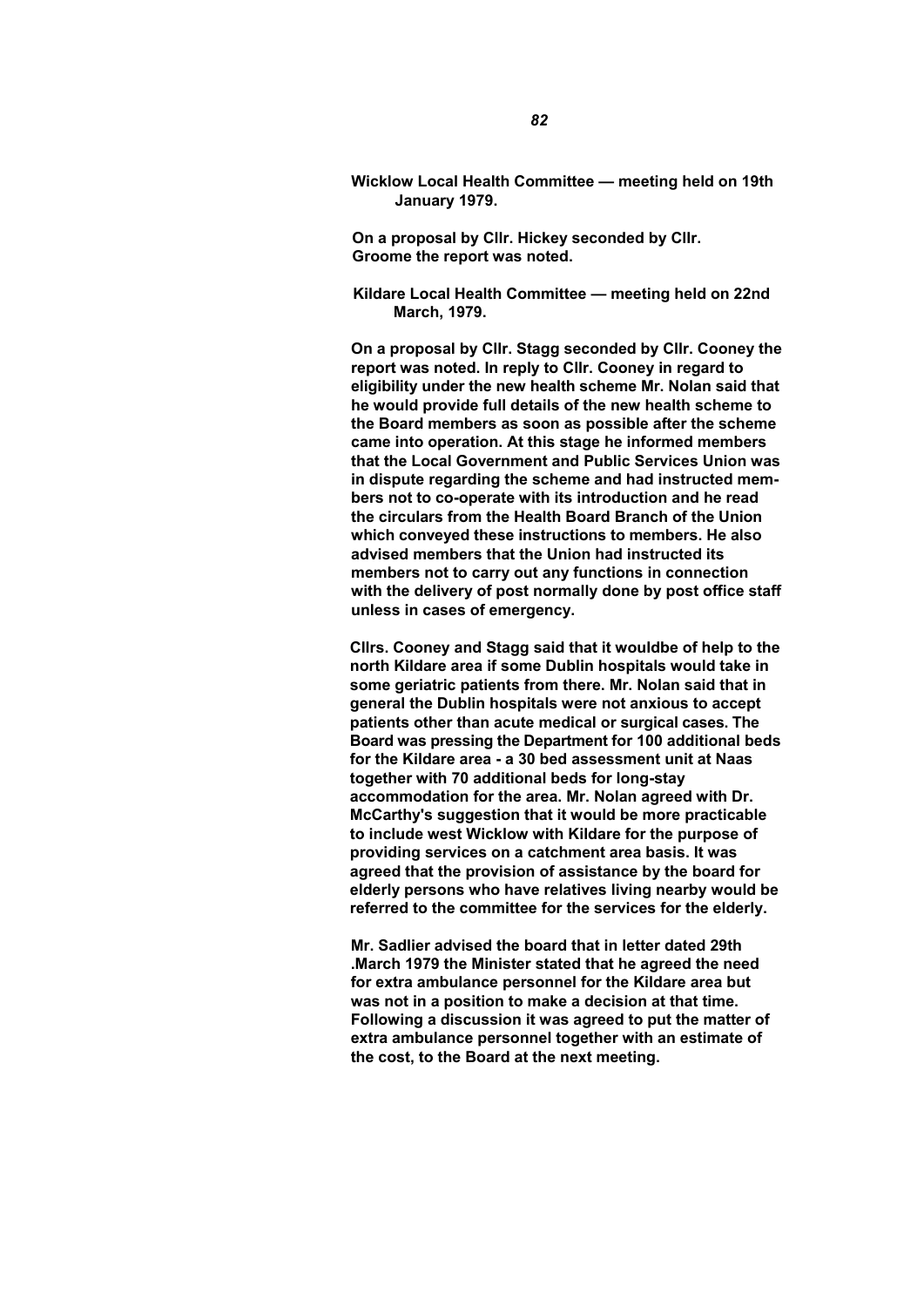**In reply to Cllr. Stagg Mr. Nolan said that discussions were still proceeding about the proposed laboratory service at the County Hospital Naas as proposals being formulated in conjunction with St. James's Hospital had not yet been completed.** 

**In reply to an enquiry from Cllr. Connolly Dr. O'Donnell said that the incidence of brucellosis in Kildare is comparable with other counties and does not give cause for concern nor did he consider that the sale of unpasteurised milk which was not extensive, constituted any hazard.** 

#### **53/79 QUESTIONS**

**Cllr. J. Connolly** 

**QUESTION (1):-** 

**"When will the Committee set up to consider "Fitness for All" meet and will it meet before the "Sports for All" weekend on 21st/22nd April 1979".** 

### **ANSWER:-**

**Following the nomination of a Committee of the Board in December, 1976 to look into proposals for better living, a committee of officers of the Board was set up and met on four occasions. This Committee then met the Committee of Board members in November, 1977, Cllrs. Hickey and Carroll being in attendance. The Committee submitted a report (No. 39/77) to the Board at its December, 1977 meeting. The committee considered that a campaign as envisaged at the appointment of the Committee would be too diffused and suggested that it would be more preferable to run specific campaigns on specific matters and that the Directors of Community Care would be the appropriate persons to organise such campaigns.** 

**Since then the Directors have nominated health education officers in their local areas and the Programme Manager Community Care has appointed a senior officer of his Programme to co-ordinate their activities. The Health Education Bureau is providing advice and facilities to the Board as wei! as con ducting campaigns on a national scale. The Board's Committee has not met since November, 1977 but is still in existence should any specific subject arise which could be usefully referred to the Committee such as the matter referred to above.**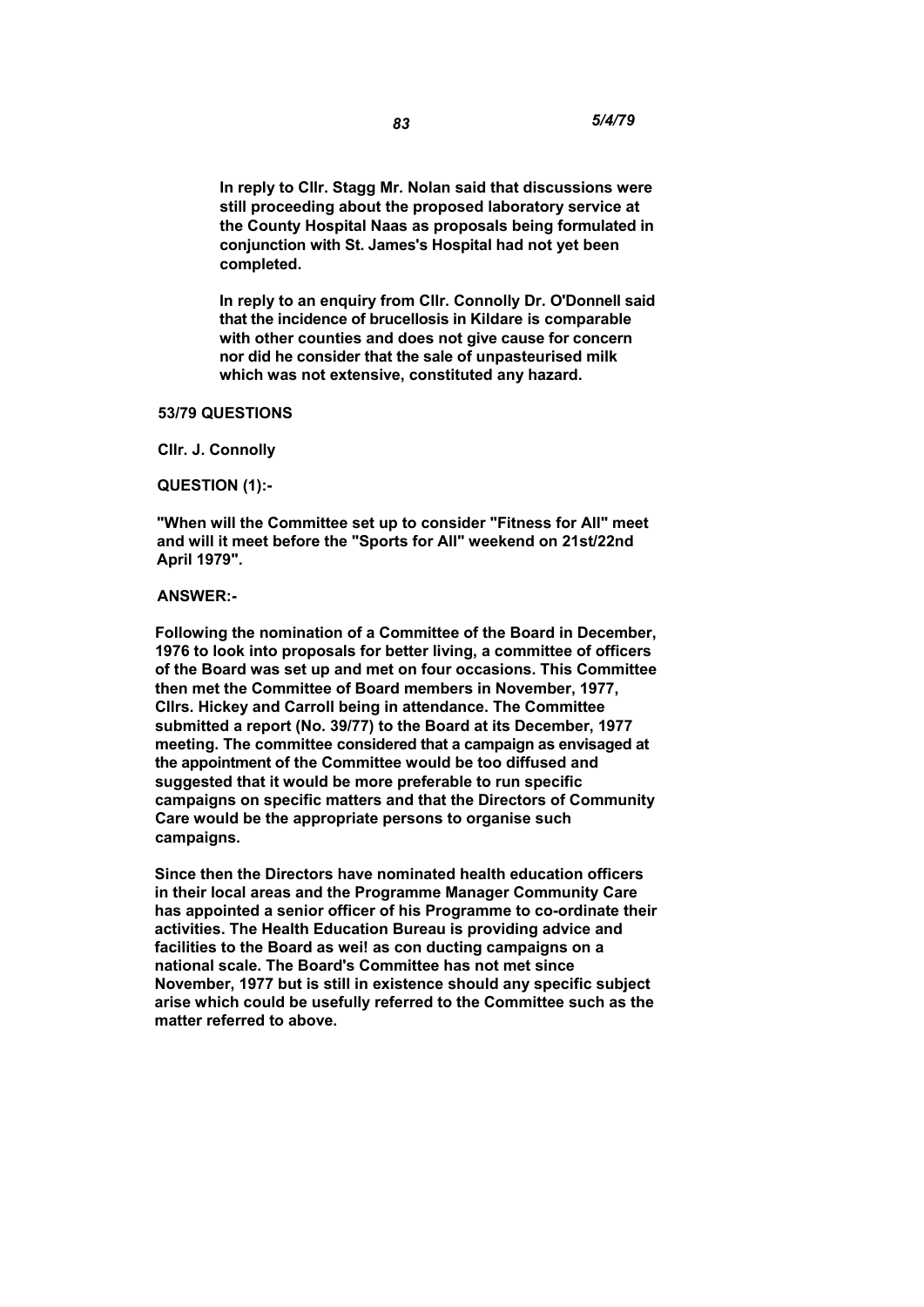**Cllr. J. Connolly** 

**QUESTION (2):-** 

**"Will the Chief Executive Officer state what are the arrangements to keep up to date in modern medicine General Practitioners in Community Care Areas, and if these arrangements include periodical checks of their medical knowledge and practising qualifications?"** 

#### **REPLY:**

**'The need for all doctors to keep up to date is universally recognised. I quote as follows from the Todd Report (Report of the Royal Commission on Medical Education):—** 

> **'Because of the speed of advance of medical knowledge and technique doctors in all branches of medicine must make unceasing efforts if they are to keep abreast of developments... All doctors, in whatever branch of medicine, must have the opportunity and the time for continuing education in order to keep up to date in their own field and to remain reasonably well acquainted with developments in others.'**

**The following was amongst the recommendations of the Working Party on the McCormick Report (the Report of the Consultative Council on General Medical Practice) and was adopted by the Board.** 

> **'Continuing education for General Practitioners should be available on an organised basis as early as possible and the Health Board should be prepared to make a financial contribution. General Practitioners should be afforded financial assistance in attending a postgraduate course each year.'**

**The task of organising for the continuing education of doctors has been entrusted to the Council for Post Graduate Medical and Dental Education. In this Area the Council has appointed four coordinators of Post Graduate Education who are attached respectively to the Mater, St. Vincent's, St. Laurence's and St. James's Hospitals. One of their functions will be to organise lectures and demonstrations for family doctors who, in general, are in practice within the catchment area of the hospital.** 

**Recently the Health Board has provided a prefab building at St. James's Hospital which is being presented to the Hospital on condition that it is made available to general practitioners as required for the purpose of continuing training. General practitioners are represented on the organising committee. There are in addition a number of groups of general pract-**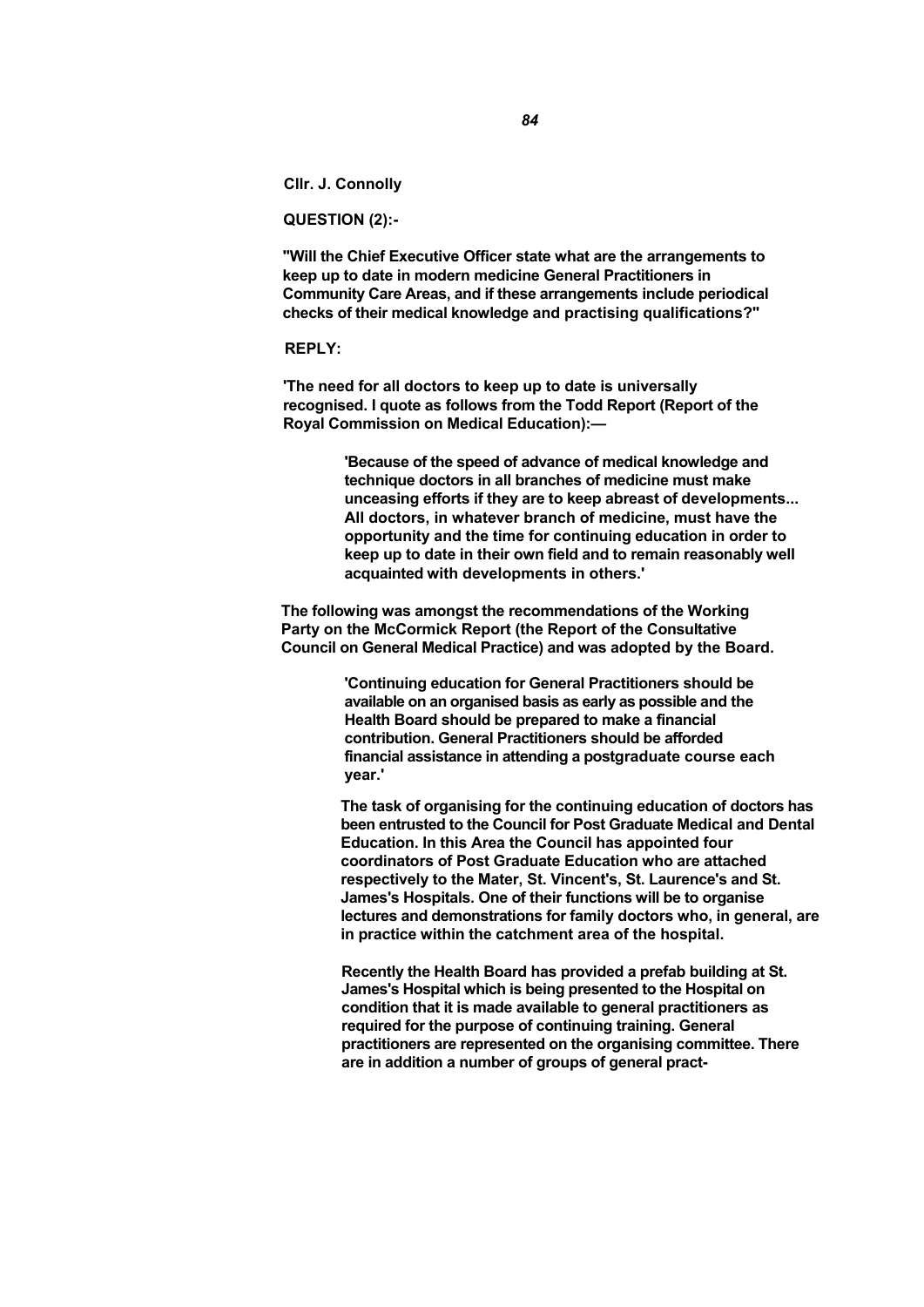**itioners who themselves organise seminars and discussions and who may be expected to develop close working arrange ments with the appropriate coordinator."** 

**Cllr. J. Connolly** 

**QUESTION (3):-** 

**"That a full report be made on the Free Fuel Scheme particularly in relation to the request to extend this scheme to the County areas and also the recent strike affecting the delivery of the turf".** 

## **ANSWER:-**

**A full report on the Fuel Scheme, including the request for extension of the scheme to other areas and classes of recipients was made to the Board on 8th February 1979 (Report No. 10 A/79). The Dublin scheme is no longer administered by this Board, having been returned to Dublin Corporation at the commencement of the 1977/78 scheme. Since the last report there has been no change in the situation as the Minister has not yet indicated the results of his consideration of the report of the Working Party set up by him to review the Fuel Scheme.** 

**With regard to the strike some time ago which affected delivery of turf by the Contractors to the Corporation it is understood that delivery is now made by the Corporation's own transport service and recent enquiries indicate that the service has now returned to normal.** 

**Cllr. P. Hickey, P.C.** 

**QUESTION (4):-** 

**"Will the Chief Executive Officer state having regard to** 

- **(i) the terms of the following motion and response to it as reported in item 50/77 (d) page 80 of Board minutes of 14th April, 1977 viz.** 
	- **"(d) The following motion was proposed by Cllr. Hickey and seconded by Mr. Corrigan:—**

**"That having regard tc the wide areas of common interest both in regard to people in need and kinds of need to be met, this Board supports the Free Legal Advice Centres (F.L.A.C.) campaign for the speedy introduction of a State-sponsored comprehensive system of free legal aid for the less well off."**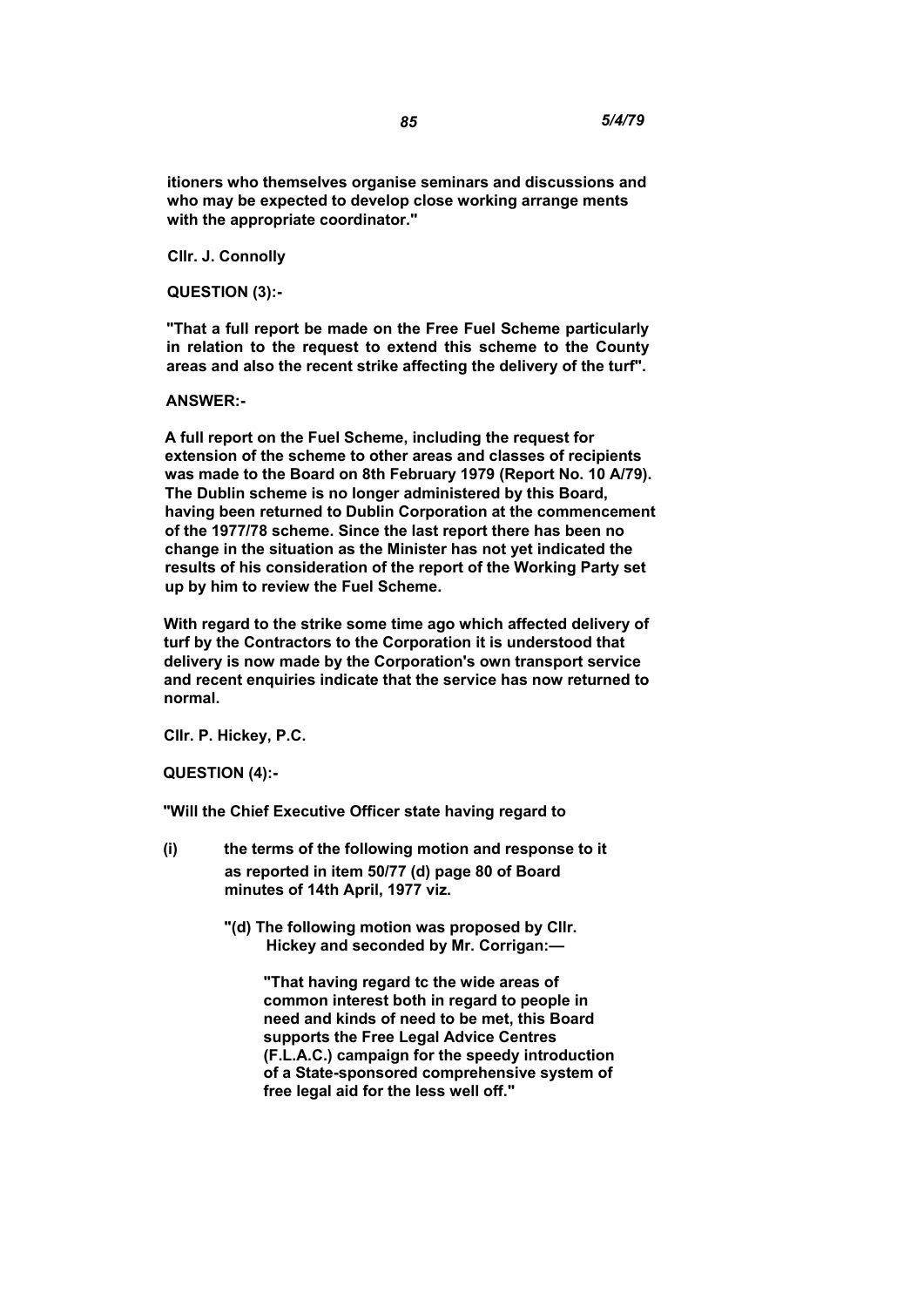**It was noted, on the advice of the Programme Manager Community Care, that the provision of free legal aid is not a function of the Board."** 

**and** 

**(ii) A recent magazine news item (supplied) to the effect that an official of the Eastern Health Board recently promised to make payments for wages £4,200 available to the Coolock Community Law Centre (which is associated with F.L.A.C.)** 

> **How the activities of C.C.L.C. differ from those of F.L.A.C. so as to make the former eligible for such support from the Board, the grant of which would, of course, be noted with pleasure."**

**REPLY:** 

**The Community Law Centre at Coolock employs a Community Law Officer whose activities are separate from the ordinary services of a free legal aid centre as operated by F.L.A.C.** 

**As recorded in the minutes of the Board's meeting of 14.4.1977 the provision of legal aid is not a function of the Board. Following discussions with officers of the Department of Health an application for a subvention in respect of the community development, social research and welfare services provided by the Coolock Centre I have indicated that the Board would be prepared to give favourable consideration to the application on submission of the usual detailed reports on services provided, together with relevant statistical and financial data. These are awaited.** 

**Cllr. P. Hickey. P.C.** 

**QUESTION (5):-** 

**"Will the Chief Executive Officer state what progress is being made towards provision of Nursery Centres throughout the Board's area and if it is proposed to provide any in the Ballinteer/Dundrum areas."** 

**REPLY** 

**Pre-School Day Nurseries** 

**The Board is supporting 20 Nurseries distributed as follows:**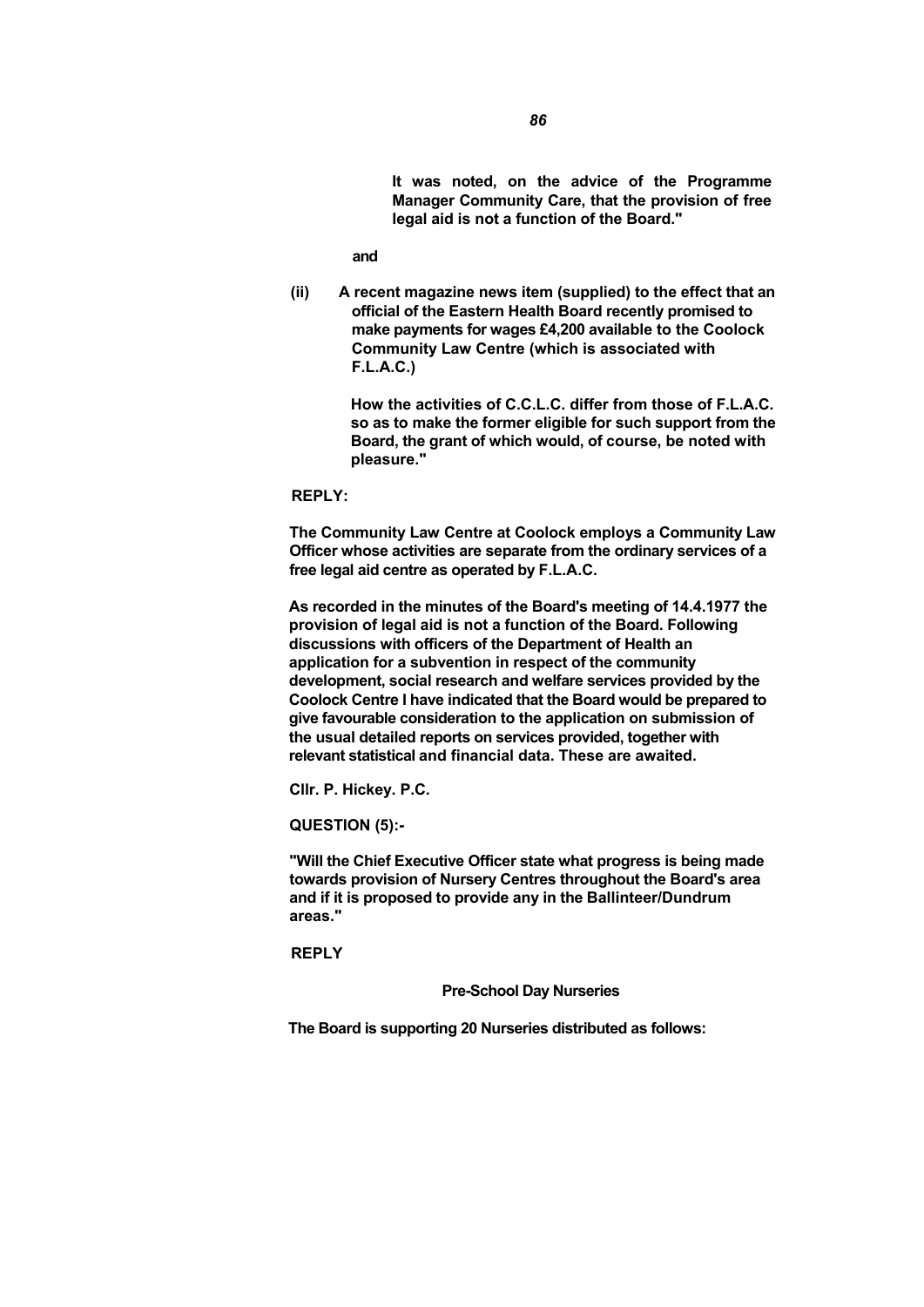| <b>Community Care Areas No. of Nurseries</b> |   |
|----------------------------------------------|---|
|                                              | 2 |
| 2                                            |   |
| 3                                            |   |
| 4                                            |   |
| 5                                            | 2 |
| 6                                            | З |
|                                              | 2 |
| 8                                            | 6 |
| Co. Kildare                                  |   |
| <b>Co. Wicklow</b>                           |   |

**The addresses of the Nurseries and the organisations managing them are shown on the attached.** 

**It is expected that the following will be operational in:** 

**1979 3 (Tallaght from 1.6.1979** 

**(Coolock from 1.7.1979** 

**{Blanchardstown 1.11.1979** 

**The Board's intention is to provide Day Nurseries in areas where these are required and where suitable sites are available (usually in sites adjoining health centres). There is at present, no suitable site available in the Dundrum/Bailinteer area, and a suitable site is being sought.**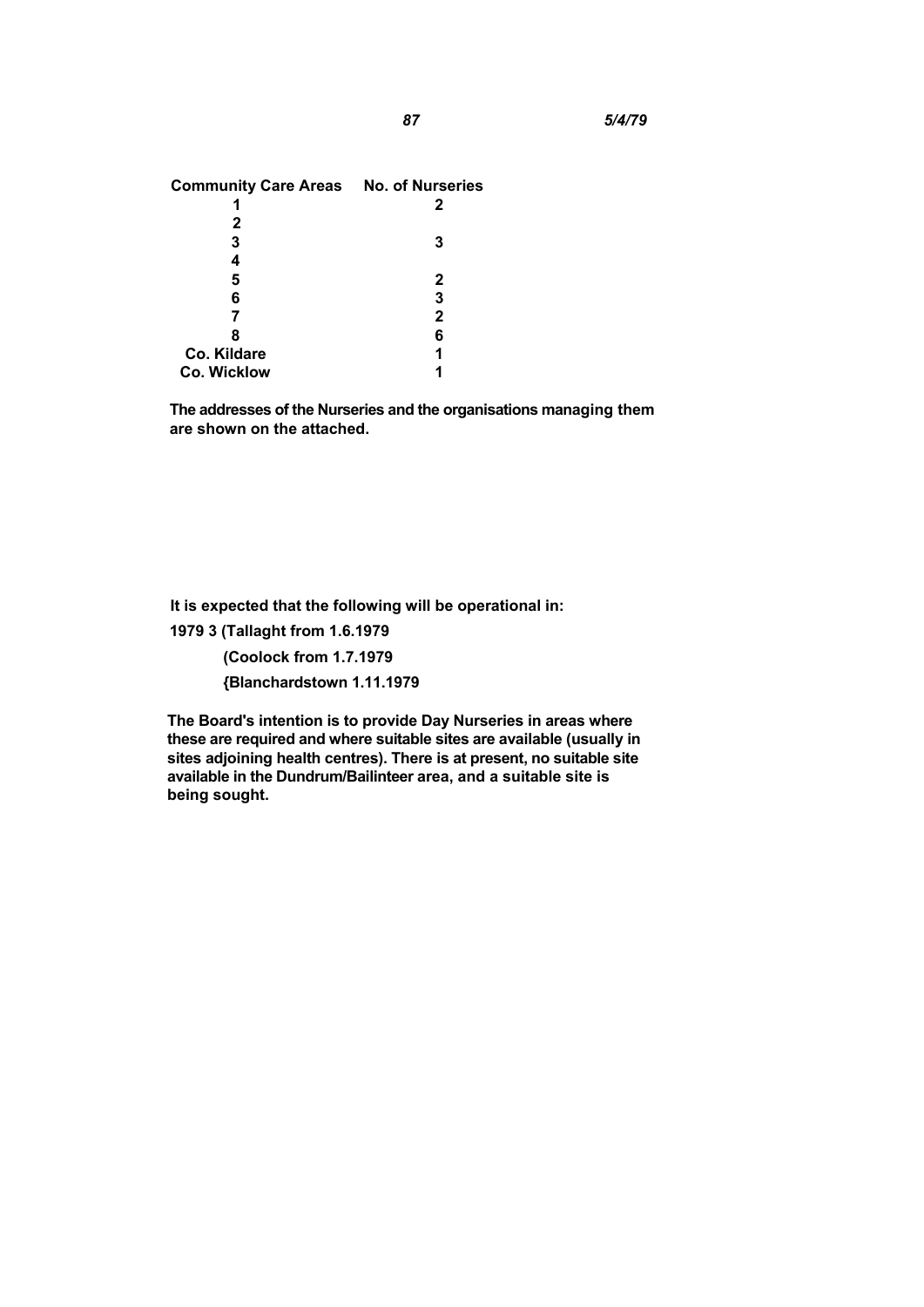# **88**

| Community<br>Care Area | Name and address of Pre-<br>School Nursery                                               | Organisers                                                                                                             | Tel. No.          |
|------------------------|------------------------------------------------------------------------------------------|------------------------------------------------------------------------------------------------------------------------|-------------------|
|                        | Dun Laoire Day Nursery, St.<br>Mary's Dominican Convent,<br>Convent Rd., Dun Laoire,     | Dun Laoire Nursing Com-<br>mittee c/o St. Mary's Dominican<br>Convent, Dun Laoire, Co. Dublin                          | 801379            |
|                        | Monkstown Day Nursery,<br>Monkstown Hse Monkstown,<br>Co. Dublin.                        | Social Service Committee<br>Monkstown Community Centre<br>Ltd., c/o 22 Monkstowm Ave.,<br>Blackrock, Co. Dublin.       |                   |
|                        | The Liberty Creche, 92 Meath<br>St., Dublin 8.                                           | The Liberty Creche Com-<br>mittee, 92 Meath St., Dublin 8.                                                             | 753469            |
|                        | Hoiylands Day Nursery, Holy-<br>lands Hse., Off Nutgrove Ave.,<br>Churchtown, Dublin 14. | Hoiylands Day Nursery<br>Committee. I.S.P.CJC. 20<br>Molesmorth St. Dublin 2.                                          | 761293            |
|                        | St. Joseph's Day Nursery,<br>Morning Star Rd., Maryland,<br>Dublin 8.                    | The Civics Institute of<br>Ireland LtdMountjoy<br>Sq. Park Nth. Dublin 1.                                              | 757891/<br>744340 |
|                        | Sevenoaks Day Nursery.<br>Sevenoaks Convent, Sarsfield<br>Rd Inchicore. Dublin 12.       | Sevenoaks Nursery<br>Committee, Sevenoaks<br>Convent. Sarsfield Rd.,<br>Inchicore, Dublin 12.                          | 751131            |
|                        | St. Vincent's Day Nursery<br>Ballyfermot Rd., Dublin 10.                                 | Sr. Michael Cowman. Drs.<br>of Charity St. Vincent de Paul<br>Nth. William St., Dublin 1.                              | 364000            |
|                        | Finglas Day Nursery, Social<br>Service Centre, Wellmount Rd.<br>Finglas, Dublin 11.      | Finglas Council of Social<br>Services. Wellmount Rd, Finglas<br>Dublin 11.                                             | 342843            |
|                        | St. Mary's Day Nursery,<br>8 Henrietta St., Dublin 1.                                    | Drs. of Charity of St.<br>Vincent de Paul, Our Lady s Home.<br>Henrietta St Dublin 1.                                  | 744842            |
|                        | Our Lady's Day Nursery.<br>Sillogue Rd Ballymun,<br>Dublin 11.                           | Ballymun Nursery Com-<br>mittee. Sillogue Rd<br>Ballymun. Dublin 11.                                                   | 421142            |
|                        | St. Brigid's Day Nursery<br>Mountjoy Sq. Park Nth.<br>Dublin 1*.                         | The Civics Institute of<br>Ireland Ltd Mountjoy<br>Sq. Park Nth. Dublin 1.                                             | 744340            |
| St.                    | St. Vincent s. Nth William                                                               | Daughters of Charity of St.<br>Vincent de Paul, Nth.<br>William St. Dublin 1.                                          | 745374            |
|                        | Bonnybrook Day Nursery,<br>St. Maria Goretti School.<br>Bonnybrook. Dublin 5.            | Bonnybrook Day Nursery<br>Committee c/o 79 Riverside Pk.<br>Coolock. Dublin 5.                                         |                   |
|                        | Edenmore Day Nursery. St.<br>Gabriel's Convent.                                          | <b>Edenmore Day Nursery</b><br>Committee.                                                                              | 311825            |
|                        | KiMester Day Nursery. Social<br>Service Centre. 2 Sybil Hill Rd.<br>Dublin 5.            | Council for co-ordination<br>of Social Services i Edenmore'<br>Killester'Rahenyl 2 Sybil<br>Hill Rd. Raheny. Dublin 5. | 313700            |
|                        | Kilmore West Day Nursery.<br>Cromcastle Green, Kilmore,<br>Dublin 5.                     | Kilmore West Day<br>Nursery Committee, 3<br>Cromcastle Green. Dublin 5.                                                | 316702            |
|                        | Kilbarrack/Foxfield Nursery<br>Day Centre. Scoil losagain,<br>Greendale Rd., Dublin 5.   | Nursery Management Com-<br>mittee c/o Scoil losagain.<br>Greendale Rd.                                                 | 323316            |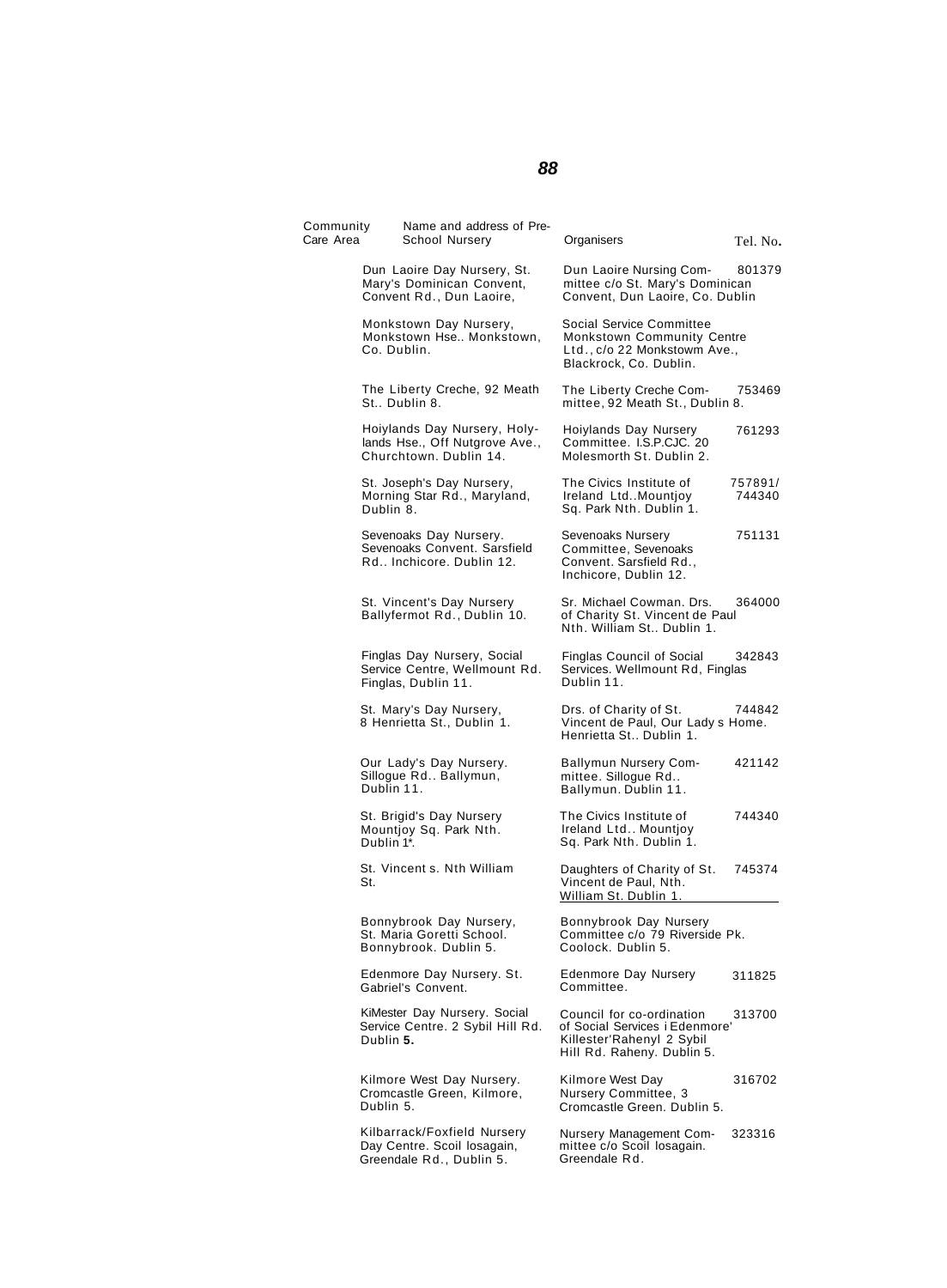|         | Grange/Kildonagh Nursery<br>Swan's Nest Court, Kilbarrack.<br>Dublin 5. | Grange/Kildonagh Scoial<br>Service Council                                           | 336767 |
|---------|-------------------------------------------------------------------------|--------------------------------------------------------------------------------------|--------|
| Kildare | Kilcullen, Co. Kildare                                                  | Kilcullen Community Council                                                          |        |
|         | Wicklow Bray Day Nursery                                                | <b>Bray Social Service</b><br>Council c/o The Health<br>Centre. Killarney Rd., Bray. | 862172 |

Co. Wicklow.

## 54'79 CHILDREN LIVING ROUGH

The following report No. 18/1979 concerning children living rough, from the Programme Manager Community Care was submitted:—

"Following discussion of the Report of the Joint Committee on Children Sleeping and Living Rough (Report 14/1979} it was agreed that a report would be submitted regarding the matter of residential places for the custody of children and reception centres.

The authority of the Health Board to provide care for child ren away from the families is contained in Section 55 of the Health Act, 1953.

Section 55 '1) and (2) provides that Beards may beard out jr place in approved schools children »\ho are deserted b, their parentis) or orphaned .

Section 55 (3) enables Boards, with the approval of the Minister and with parental consent, to provide similar ser •/ice? for other children.

The Board has no general power to take children from their 'amilies or to detain them against their own wishes or their oarental wishes.

## Children's Act, 1908

Section 20 (2) provides that a child taken to a place o' safety may be detained there until he can be brought before a court which may make an order for the care and detention of the child pending the making of a charge against the person com T!!\*fing the offence or the determination of any charge r.iad'

^: OScCUtIGI! wf any ptiiS«J!^ JOI df! Otfc Cc ArCuiid Ho: al.t .,-. z matter for the Gaidai.

We are advised that the Board would have no authority to provide a detention centre for children. This would be a matter for the Department of Justice and the Garda authorities. We will have further discussions with the Gardai and the Depart ment of Justice on this matter.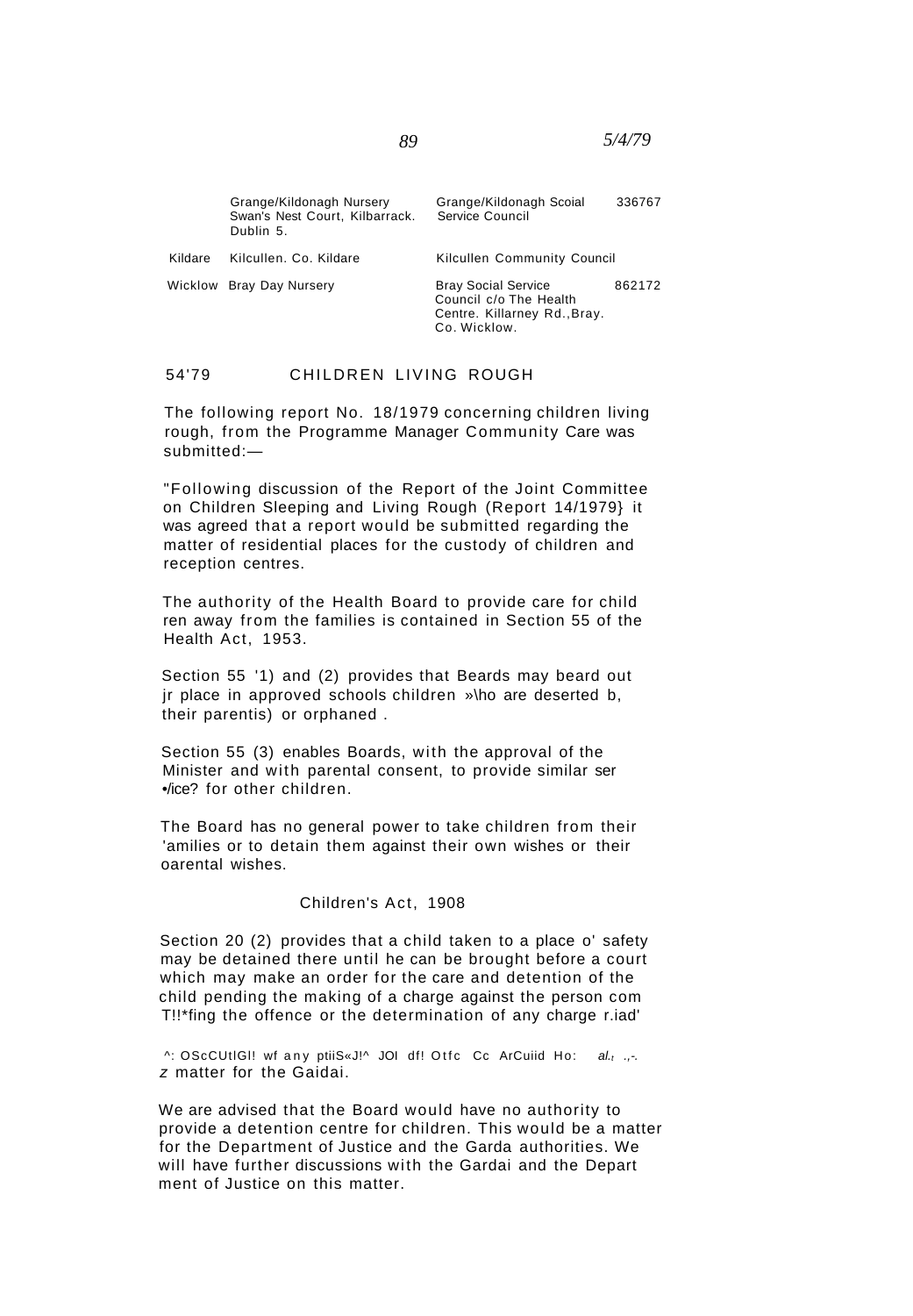## **Reception and Assessment Centres**

**It is clear that one reception centre would not suffice for all ages, or classes of children. A reception etc. centre for children of tender years would not be suitable for young persons in their teens. A reception centre for teenagers might not suitably cater for both sexes. Because of the special problems associated with itinerant children it is generally acknowledged that they would need special provision made for them. A number of such centres therefore would have to be provided. If they were to function properly such centres would need to cater for only small numbers, would need a high staff to child ratio and would therefore be expensive to run.** 

**Any decision to provide centres of this kind would require careful consideration and planning.** 

**We have had discussions with the authorities at Teach Ultain, Charlemont St. which has functioned for many years as a children's hospital. This institution has also provided nonmedical social care for children of tender years (i.e. up to 10 years of age) and has a tradition of providing such care for children of travelling families. They have confirmed that they will continue to provide such care and have indicated that they are in a position to receive children at any time and care for them pending determination of their future and that of their families.** 

**Teach Ultain has available all necessary medical etc. facilities to aid in the assessment of children who might be placed in its care. This will be an invaluable resource in catering for the particular problems of these children.** 

## **Some other facilities recently provided***'.-*

**The Board is supporting the following;** 

**(1) HOPE This body provides shelter and counselling for children sleeping rough, in a house in Harcourt St. The organ isation is endeavouring to find a more suitable premises for its work and has approached the Board and Dublin Corporation who are assisting in the quest.** 

**The organisation is also at present conducting a survey to try and discover the dimensions of the probes of children sleeping rough. This survey will be comc'eted and the findings made available later this year. The cost w;il be in the region of £8,000. The Board has given a grant towards the cost.** 

**(2) LOS ANGELES SOCIETY; The Board has given a grant of £60,000 for the purchase of a premises at Blackrock, Co. Dublin for a new hostel. This is expected to be available by June 1979 when necessary works are completed and will cater for up to 20 boys, including some requiring emergency or over-night accommodation.**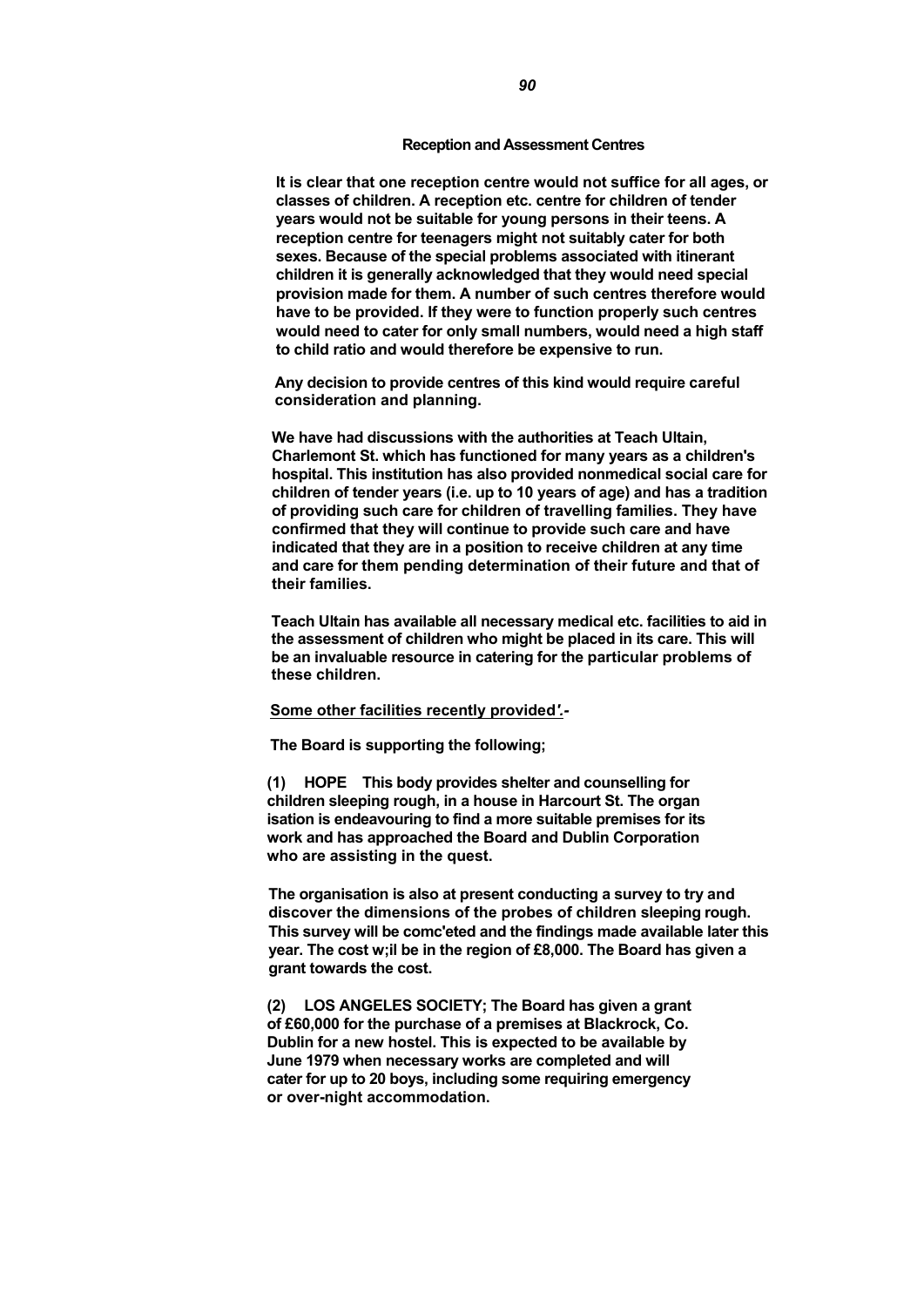**(3) RUDDER HOUSE, NEWTOWNMOUNTKENNEDY, CO. WICKLOW; This is a special residential facility for children of travelling families. It is at present catering for 25 children of up to 16 years of age, including some girls. The Board provided the monies for the purchase and renovation of the premises. It is conducted by the Dublin Committee of Travelling People.** 

**(4) ST. COLUMBA'S DAY CENTRE AND SPECIAL SCHOOL. STRAND ST., DUBLIN; This Centre, conducted by the Dublin Committee for Travelling People, caters for chidren of travellers who need special care and educational facilities. It is caring for 32 children at present and includes those who engage in begging in the city. The Department of Education funds the education facilities.** 

**The Committee are anxious to have a second such Centre in Dublin and have said that they wish to run a small residential centre in association with the Centre.** 

## **PROBLEMS OF CHILDREN OF TRAVELLING FAMILIES WHO ARE BEGGING**

**Discussions with members of the Dublin Committee for Travelling People confirm that:** 

- **1) The children begging come from a small number of families.**
- **(2) The number of whom it might be said that they are regularly neglected by their parents is also small.**
- **(3) The Day Centre at Strand St. caters for numbers of these children.**
- **(4) The Committee would run another day centre if a premises and finance were to be made available.**
- **(5) They would be in a position to have a small residential centre, for overnight stay of children associated with the Day Centre and a hostel for the older girls, if a suitable premises were made available.**
- **(6) Their staff would be in a better position to do some work with the families of the worst off children if reserved sites for a small number of such families were provided in suitable locations in the city by** *the* **Dublin Corporation.**

**They agree that the solution is not simply to take children from the street and detain them but to identify those in need and work with their families to reduce their problems. The taking of the children from their families' and their placement in residential care should be a matter of last resort.**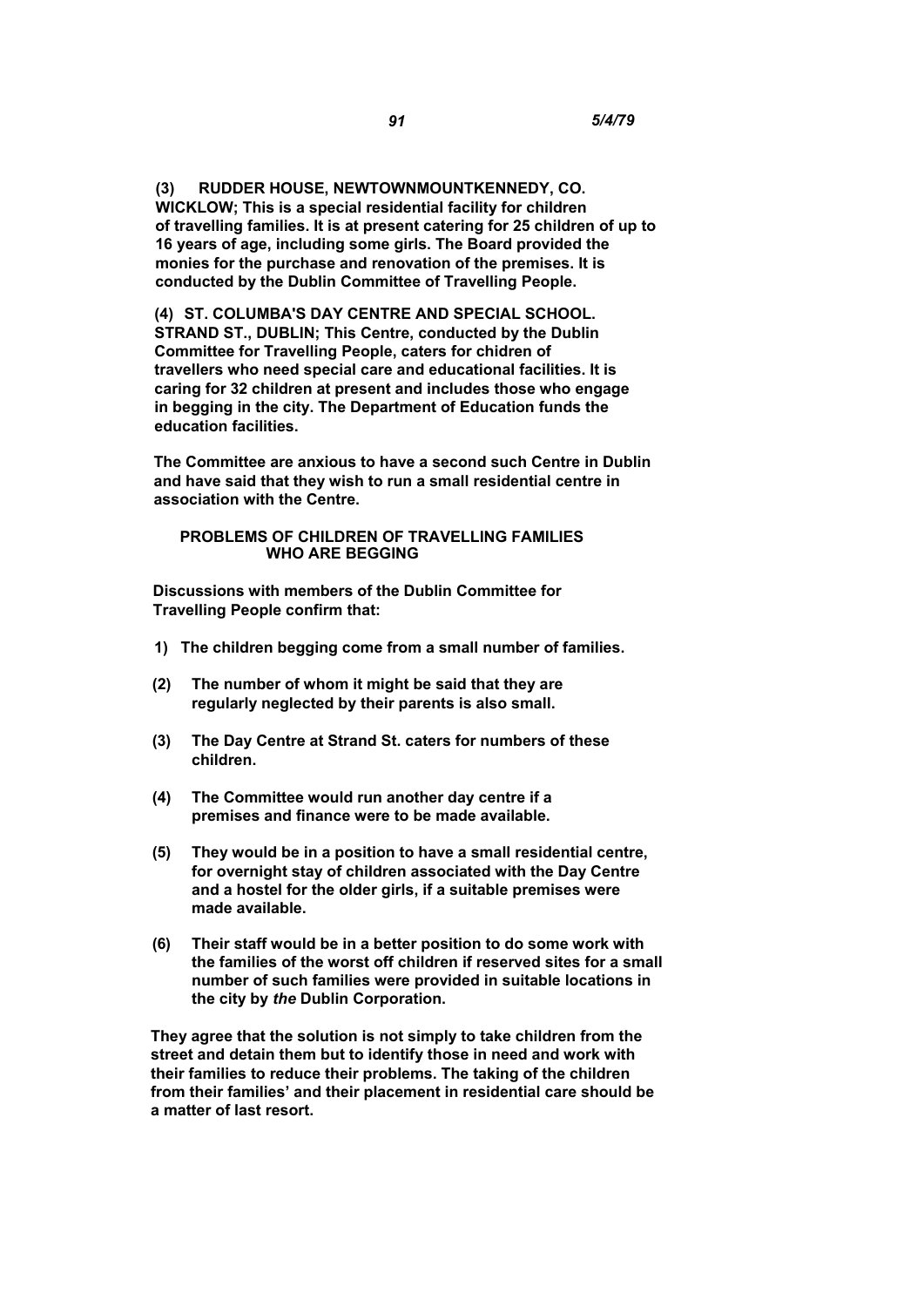**Consultations with the Committee are continuing and it is hoped that the projects envisaged can be started in the current year.** 

**Finally, I think it is worth quoting from the Report for 1978 of the Dublin Committee for Travelling People;** 

**Families with Problems. Just as in the settled community, there are families who have a problem with alcohol and the other problems, which follow, so there are such families among the Travelers. The children in these families are often very deprived and neglected. Some people feel that these children should be removed from their parents and put into institutions. While this may be necessary in a minority of cases, one should always be reluctant to remove children from their parents and particularly so with Travelers, unless it is absolutely necessary for xhe welfare of the children. Quite apart from the difficulty of finding a suitable home to take the children, as many children's homes would not welcome Travelers, or the children would not stay in them, there is the danger of creating fresh problems for the child. It is a tremendous change for a Traveler's child to be removed from his or her surroundings and be confined to an institution. Then there is the danger that the child may become divorced from its own people, their way of life and thought, and yet they are not fully members of the settled community either. This may cause grave p<eblems to: the children when the time comes for them to leave the institution. We should be very sure that there is no better solution, before we take such action. Our Committee's aim, therefore, is to try to help these families as a unit by helping both parents and children.** 

**Assisting these parents is a long term process, and in the meantime, we must also think of** *the needs of the children,* **who are widely known for begging on O'Connell Bridge and elsewhere. In December 1977 with financial assistance from the Eastern Health Board and the Department of Education, we opened St. Columba's Day Care Centre for these children. At present we have 32 children on the roll, with an average attendance of between 26 and 28. We hope to extend this work in due course, but as we remove the children from the streets, others come to take their places, and not by any means are all of these children from the most deprived families. Therefore, even when we are catering for all the children there may still be children on the streets. This is because begging in Dublin is very profitable. People who give money to the children should remember that their action is encouraging some parents to exploit their children by sending them out to beg. When people stop giving money to these children, begging will stop."**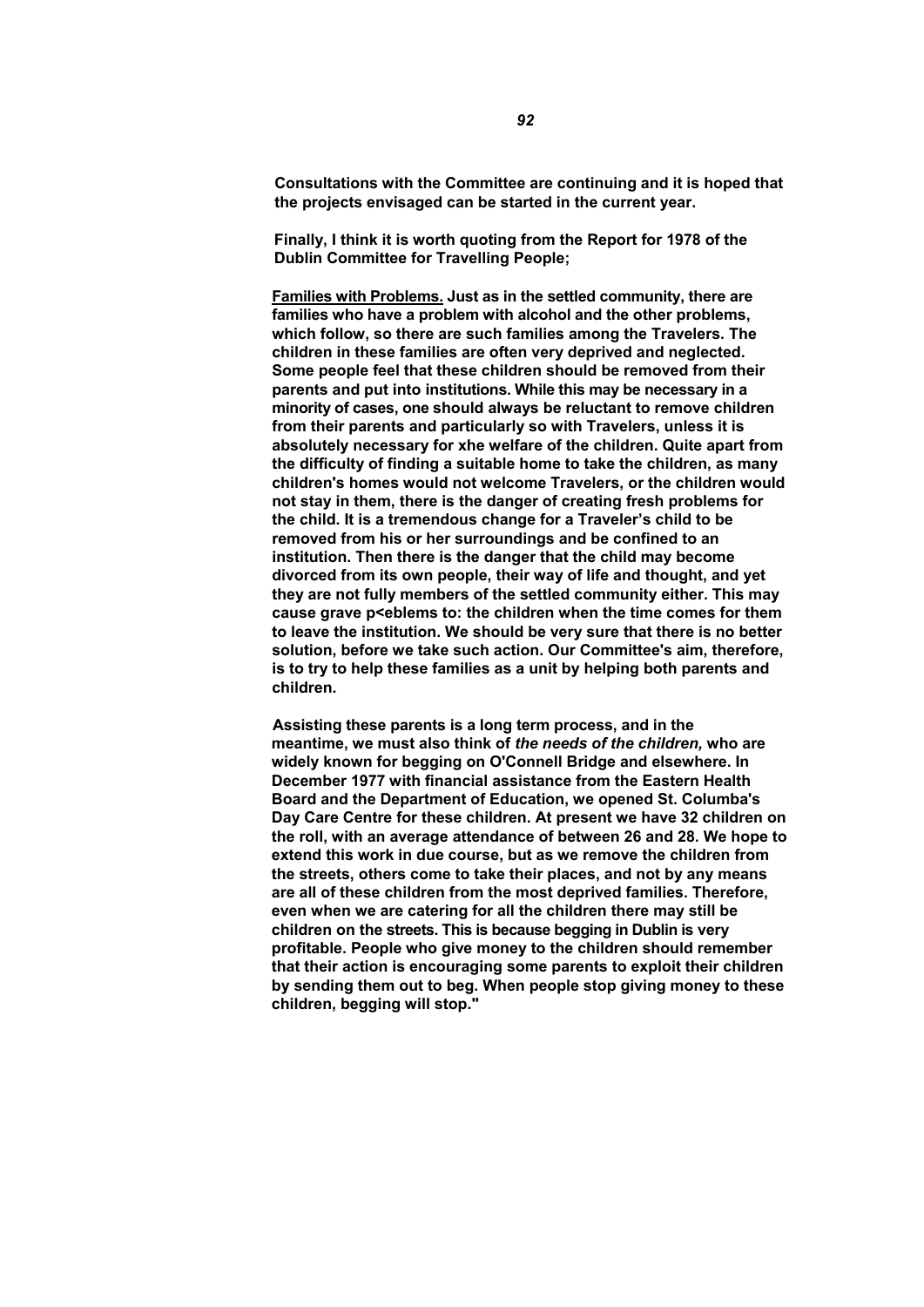**Cllr. Mrs. Glenn, who was chairman of the joint Committee on Children Sleeping and Living Rough, said that a major consideration was the need for premises to which Gardai cold refer children found on the street and where they could receive shelter, a bath and a meal. She said the Dublin Corporation was prepared to provide half the funds necessary for such a facility if the health board would provide the other half. The Chairman told the meeting that since the last board meeting he had met the City Manager with Cllr. Mrs. Glenn and Mr. Nolan and Mr. Donohue, to discuss the situation. Mr. Donohue said that following that meeting he had discussions with the Gardai, District Justice Kennedy, the management of St Ultan's Hospital and the Dublin Committee for Traveling People. It is clear the board has a responsibility to make provision for homeless but only if these people are prepared to stay voluntarily in the accommodation provided. The health board administers only Part 1 of the Children Act 1908 relating to fostering etc. and cannot detain children against their parents' consent. The other parts of the Children Act are the responsibility of the Gardai and other bodies.** 

**However, the Board as a citizen can go to the Courts and obtain a Fit Person Order where danger to life and limb is an issue and must provide accommodation where a child is subject to such an Order. Mr. Donohue said he had contacted Teach Ultain who are prepared to accept children up to ten years of age and to keep them until other arrangements are made for them but there probably would be difficulty in placing children in suitable schools, homes etc. The schools that cater for such cases could be offered financial assistance to meet the cost of extra expenses and staff that would be incurred in maintaining such children but while this might provide extra accommodation it is a fact that the schools need not accept such cases if they wish. He said that in addition to Teach Ultain the committee for Trudder House would consider providing accommodation including accommodation for females but these were long term proposals. He was consulting with other agencies at present but had no details as yet.** 

**It was agreed that the item would be put on the agenda for the June meeting for discussion. The Chairman thanked Cllr. Mrs. Glenn and Mr. Donohue for the report which was adopted.**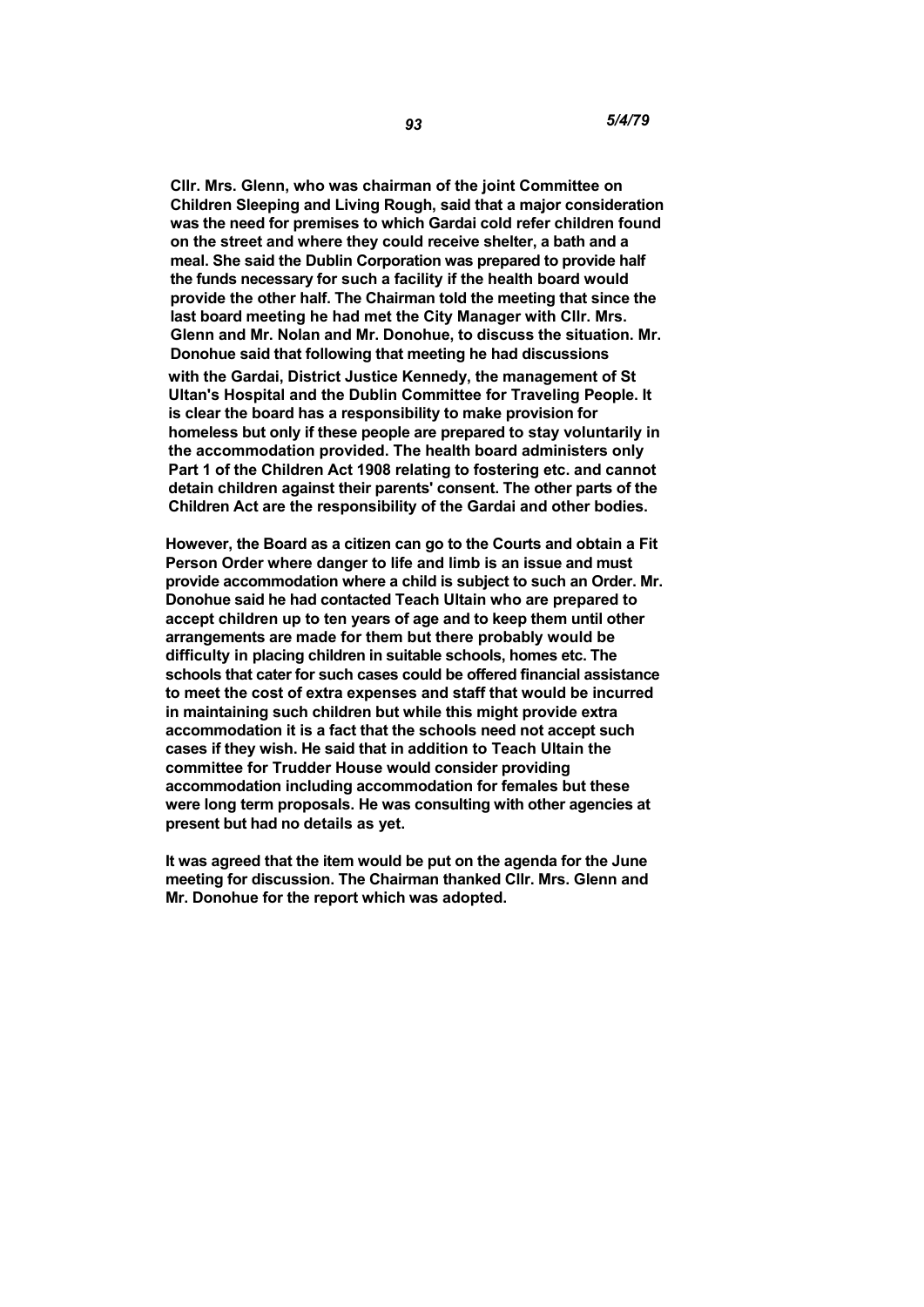## **55/79 NOTICES OF MOTION**

**The following motion was proposed by Cllr. E. Stagg and seconded by Sr. Columba:—** 

**'That this Board calls on the C.E.O. and the Minister for Health to increase the income limit for eligibility for Medical Cards, in view of the recently announced increase of 18% in food prices."** 

**Cllr. Stagg said that while he understood it was usual to revise the medical card scale on the basis of the Consumer Price Index he considered that it should be revised on the basis of the Index for the heading of food only as this accounted for most of the expenditure of persons in the lower income bracket. Mr. Dunne explained the procedure adopted in revising the medical card guidelines, that it was done on a national basis by the C.E.Os. and the Department of Health and they used the Consumer Price Index as a basis for the revision. He said that the guidelines were kept constantly under review and that on one occasion in 1976 when there was a very large increase in the index in the first half of the year the guidelines were revised in July of that year. Mr. Nolan said that the establishment of guidelines was a function of the CE.O. The Department of Health through the C.E.Os. Group had standardised the basic rates throughout the country. The next meeting of the C.E.Os. Group later this month will be attended by officers of the Department of Health and it was probable that revision of eligibility scales would be considered. A discussion followed to which CIIrs. Stagg, Cooney, Carroll, Ald. FitzGerald, Drs. Sheehan, Powell and Behan and Prof. Doyle contributed. It was agreed to recommend that the Consumer Price Index table should be altered to exclude Tobacco and Alcohol, that guidelines should be kept under constant review, that they should be revised at more frequent intervals and they should take account of projected inflation for the coming period. The Chairman also requested that the Board be given a report every six months on the situation.** 

**In the discussion it was pointed out that the revision of guidelines in general was based on the mid November index which represented an increase of 11.6% in food in the year and an overall increase of 7.9%. Accordingly Cllr. Stagg agreed to delete from his motion the words "in view of the recently announced increase of 18°- In food prices." and the motion as amended was agreed.** 

## **56/79 ETHICAL CODE FOR HOSPITALS**

**Mr. Nolan read a letter dated 29th March 1979 from Dr. Dermot Ryan, Archbishop of Dublin, advising him that he had set ud a small committee which in consultation with**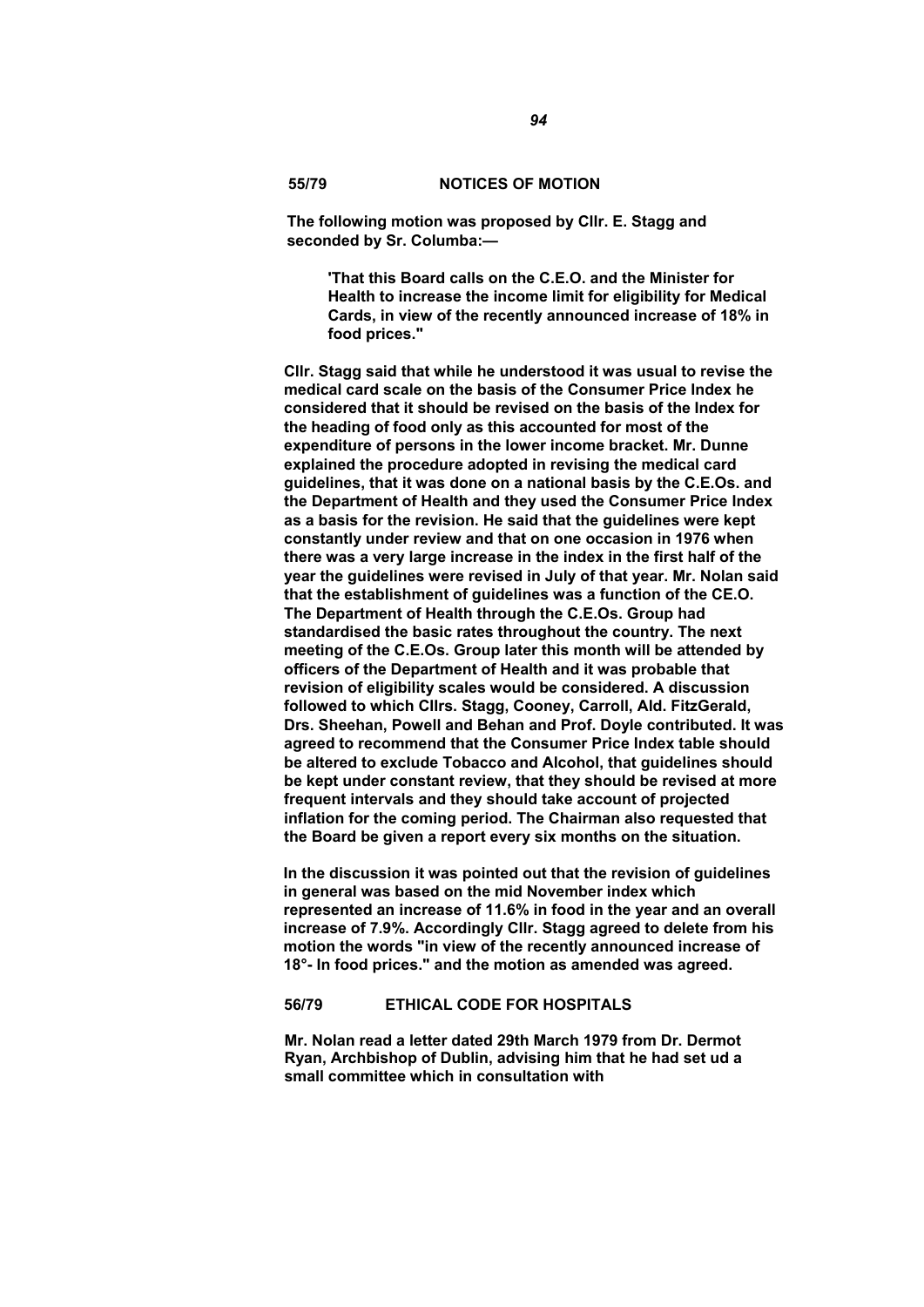**medical and legal experts had drafted a code of ethics for hospitals and which he wished to have brought to the at tension of members of his church who are engaged in hospital work. In discussion of the text of the code which had been circulated to the members they agreed to refer the text for consideration to the Scientific Committee of the Board which would in turn report to the full Board in due course.** 

## **57/79 PRESS RELEASE - FOUNDATION FOR THE PREVENTION OF CHILDHOOD HANDICAP**

**The Chairman told members that the Foundation was a recently established company to carry out medical and scientific research into the prevention of handicaps of natal, pre-natal and prenatal origin. It was agreed at the request of the members that the names of those involved in the Foundation would be recorded in the minutes.** 

**The following are Directors — Dr. V. Coffey, Prof. J. Bonner Dr. J. St. L. O'Dea, Mr. L. M. Hogan, Mr. J. J. Nolan, Mr. P. Kennedy and Mr. P. Flannery.** 

**It is hoped that two further Directors will be nominated, one each by the St. James's Hospital Board and Eastern Health 8oard.** 

# **58/79 OTHER BUSINESS**

- **(i) Mr. Nolan informed members that the Central Council of the Federated Dublin Voluntary Hospitals had now agreed to the Board's decision that should the membership of St. James's Hospital Board be increased to 24 members, 50% thereof should be Health Board representatives and include two members of the Hospital consultant staff viz. Drs. Blayney and Malone.**
- **(si) Mr. Nolan informed the members that Dr.Godfrey, Medical Superintendent, St. Mary's Hospital had been conferred at the Hospital with an honorary Fellowship by the Royal College of Physicians of Ireland and the members joined with him in congratulating Dr. Godfrey.**
- **'iii) Mr. Nolan introduced the following Report No. 19/1979 Relief of Hardship — circulated at the meeting to the members who noted with satisfaction the comprehensive measures taken by the staff to relieve distress during the cold spell.**

**"In view of the unusually severe and extended spell of cold and inclement weather, we have been endeavoring as far as possible to alleviate hardship in individual and family situations. The concurrent fuel supply diffi-**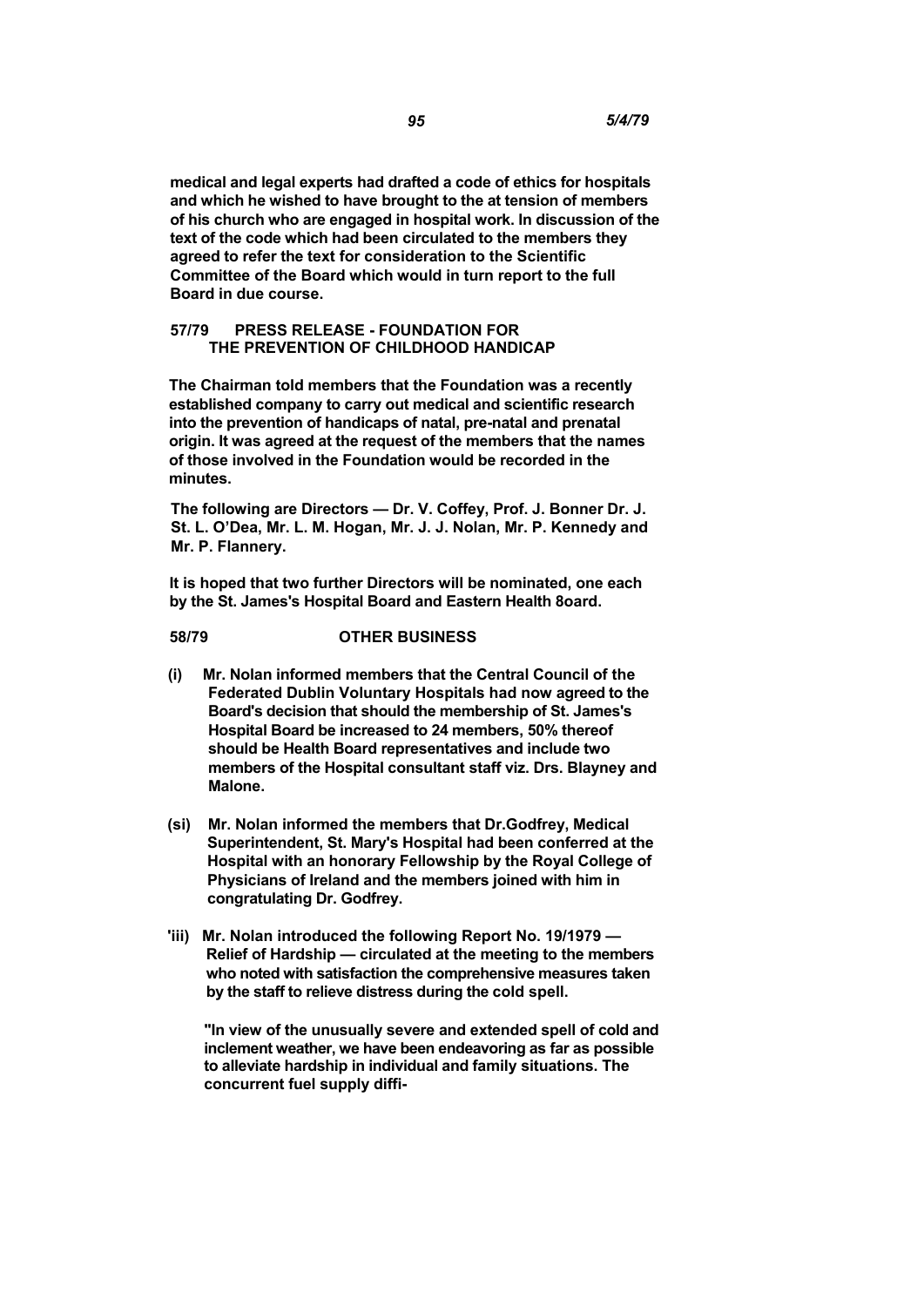**culties have added to that problem as well as endangering heating and hot water services in many of our residential institutions and in health centres, office units etc. I have had detailed discussions with the Programme Managers and with the Technical Services Officer and Engineers and have agreed with them on the steps to be taken. The general position is as follows: —** 

## **Cheap Fuel Scheme**

**Dublin Corporation report the scheme to be working well. The problem of shortage of vouchers at sub-post-offices is being solved by the provision of temporary vouchers through fuel depots and the delivery service. There have been problems in the delivery service due to change-over from delivery by contractor to the Corporation's own delivery service. The service is now reported to be "almost normal". In cases, coming to our notice, where the delivery service breaks down and is not satisfactorily resolved by the Corporation cash payments are being made by the Community Welfare Officers where need exists.** 

### **Other Measures**

**Since the beginning of the cold spell a flexible attitude has been adopted to providing for heating needs under the Supplementary Welfare Allowance Scheme, with the alleviation of hardship being the prime consideration. Superintendent Community Welfare Officers and Community Welfare Officers are dealing with each case on its merits and the ways in which assistance is provided include:—** 

- **(a) Direct supply of solid fuel**
- **(b) Making cash payments for purchase of fuel**
- **(c) Payment of E.S.B. and Gas Bills and in particular accepting responsibility for increased usage due to cold weather.**
- **(d) Supply of blankets and other bedding**
- **(e) Supply of clothing**
- **(f) Supply of electric fires, oil heaters, gas heaters, etc.**

**Members of the Community Care Teams and of Voluntary Organisations have been asked to bring any cases of hardship of which they are aware to the notice of the Community Welfare Officer. Supplies of blankets and, in some cases, heaters are also held and distributed by Public Health Nurses at their discretion.**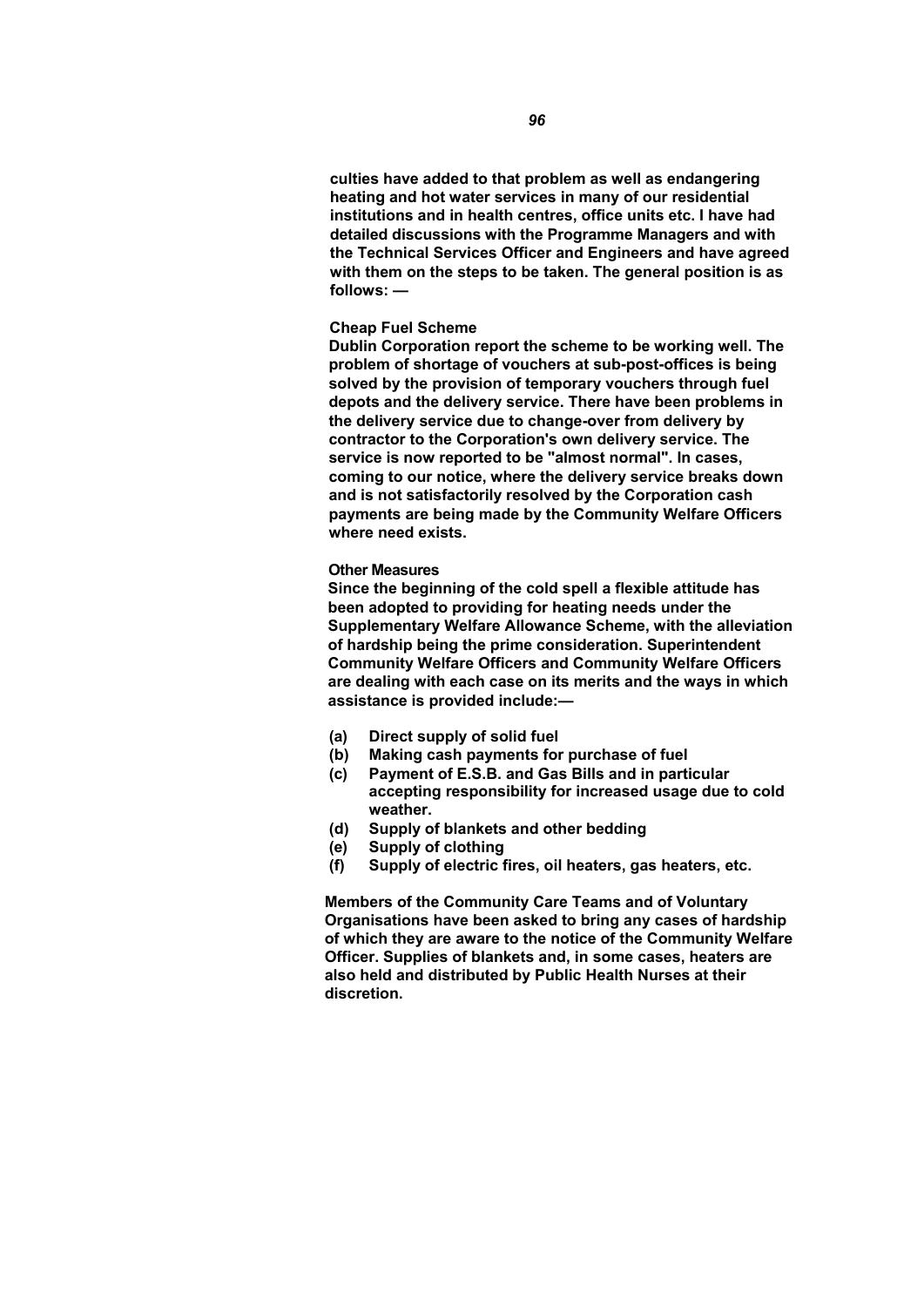**Institutions etc.** 

**The units operating on turf burning boilers have no great problem but it is difficult to maintain heating and hot water services in units which have oil-fired boilers without regular deliveries. Daily pressure is maintained on our oil supply contractors and so far no real crisis has occurred. !n discussions with the Technical Services Officer and his area assistant engineers it was agreed that a continuous check would be maintained on oil stocks in each institution and that non-essential heat usage would be eliminated. Immediate consideration is being given to the possible use in such institutions of super paraffin oil with necessary additives or to the adaptation of existing burners to use heavy oil. In addition it was decided to use, where appropriate, and where wiring is adequate, oil filled radiators and/ or electric convector or fan heaters. Bottled gas heaters will also be used if required."** 

- **(iv) Mr. Nolan informed the members that preliminary discussions were taking place with the staff and unions on the possible introduction of flextime on a pilot basis and that pre-retirement courses for staff were also being arranged.**
- **(v) Mr. Nolan told the members that the Board's proposals re admissions of certain type of patients to Central Mental Hospital Dundrum had been conveyed to the Department of Health but that a reply regarding reception of a deputation had not yet been received.**
- **(vi; Mr. Nolan told the members that contracting out of maintenance work was not proving satisfactory particularly in the Wicklow and Kildare areas and it was proposed to divert some of the allocation for maintenance to the employment of extra staff for this work. This proposal was agreed by the members.**
- **(vii) Professor Doyle asked that the progress of the Rutland Centre be also referred to the proposed meeting of the Scientific Committee and this was agreed. He said he would like to see a report to the Board on the progress of the Beaumont Hospital Project and the Chairman suggested that Professor Doyle might consider making a presentation to the Board as was done By Professor Doyle for St. James Hospital**
- **(viii) The Chairman informed the members that Mr. James .;. Molloy, Dublin City Manager has signified his intention to retire after 44 years in the local service. The Chairman paid a tribute to Mr. Molloy in which the members joined and it was unanimously agreed that the Board's best wishes be conveyed to Mr. Molloy.**